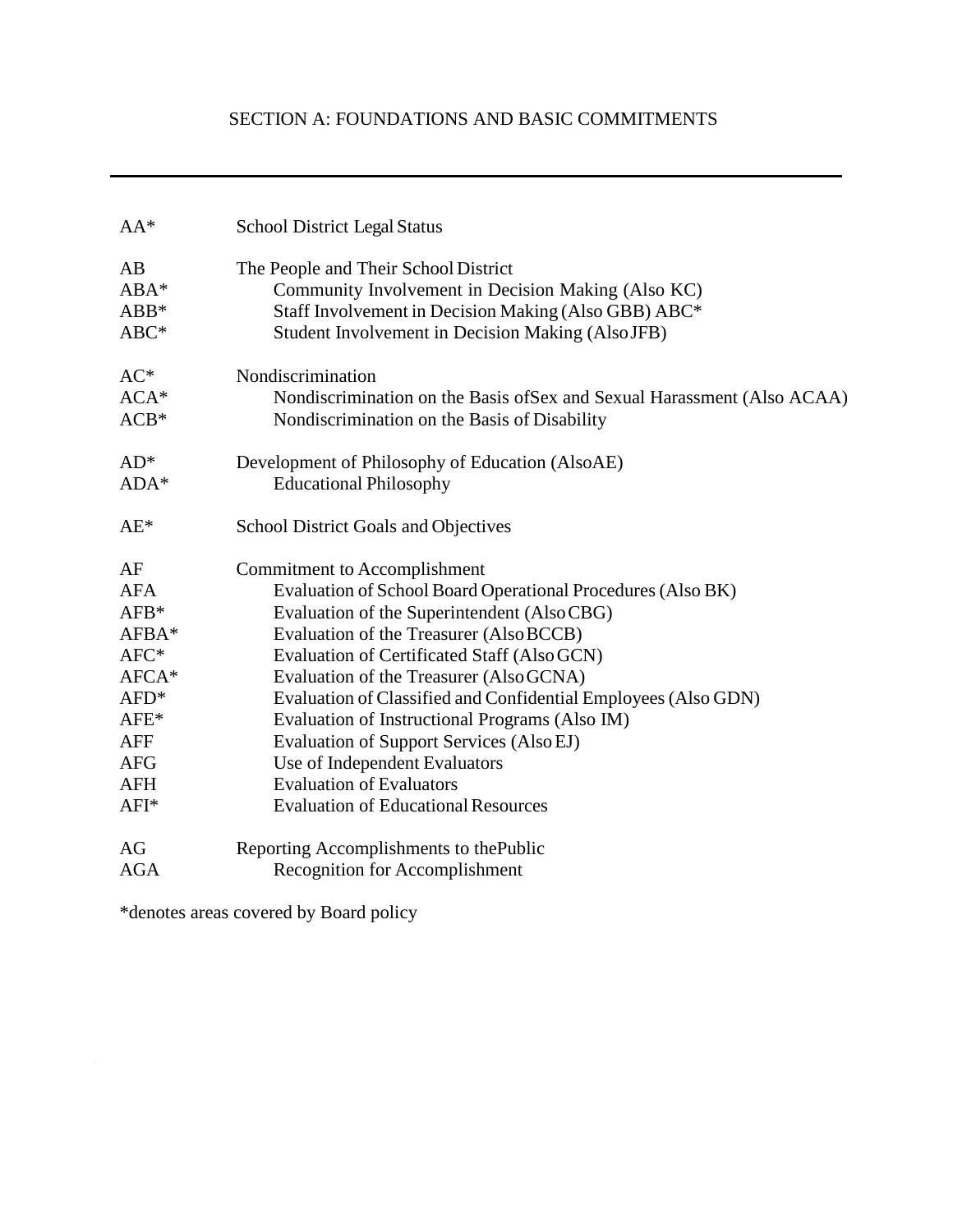## SCHOOL DISTRICT LEGAL STATUS

The United States Constitution grants the individual states responsibility for public education. The Ohio General Assembly is under mandate by the Ohio Constitution to provide for the organization, administration and control of the public school system supported by public funds. The Ohio Constitution also mandates a State Board of Education (SBOE) and a Superintendent of Public Instruction, the respective powers and duties of which are prescribed by Statelaw.

The Ohio General Assembly has also established a State Department of Education (through which policies and directives of the SBOE and Superintendent of Public Instruction are administered) and has established specific types of school districts.

The Vanguard-Sentinel Career and Center is classified as a joint vocational school district governed by a Board of Education comprised of members appointed by participating districts.

[Adoption date: August 20, 1992] [Re-adoption date: May 16, 2002] [Re-adoption date: September 16, 2010] [Re-adoption date: September 17, 2015]

LEGAL REFS.: U.S. Const. Amend. X Ohio Const. Art. VI, 2; 3; 4 ORC 3311.01; 3311.02; 3311.03; 3311.04; 3311.05, 3311.16 through 3311.19

CROSS REF.: BBB, School Board Appointments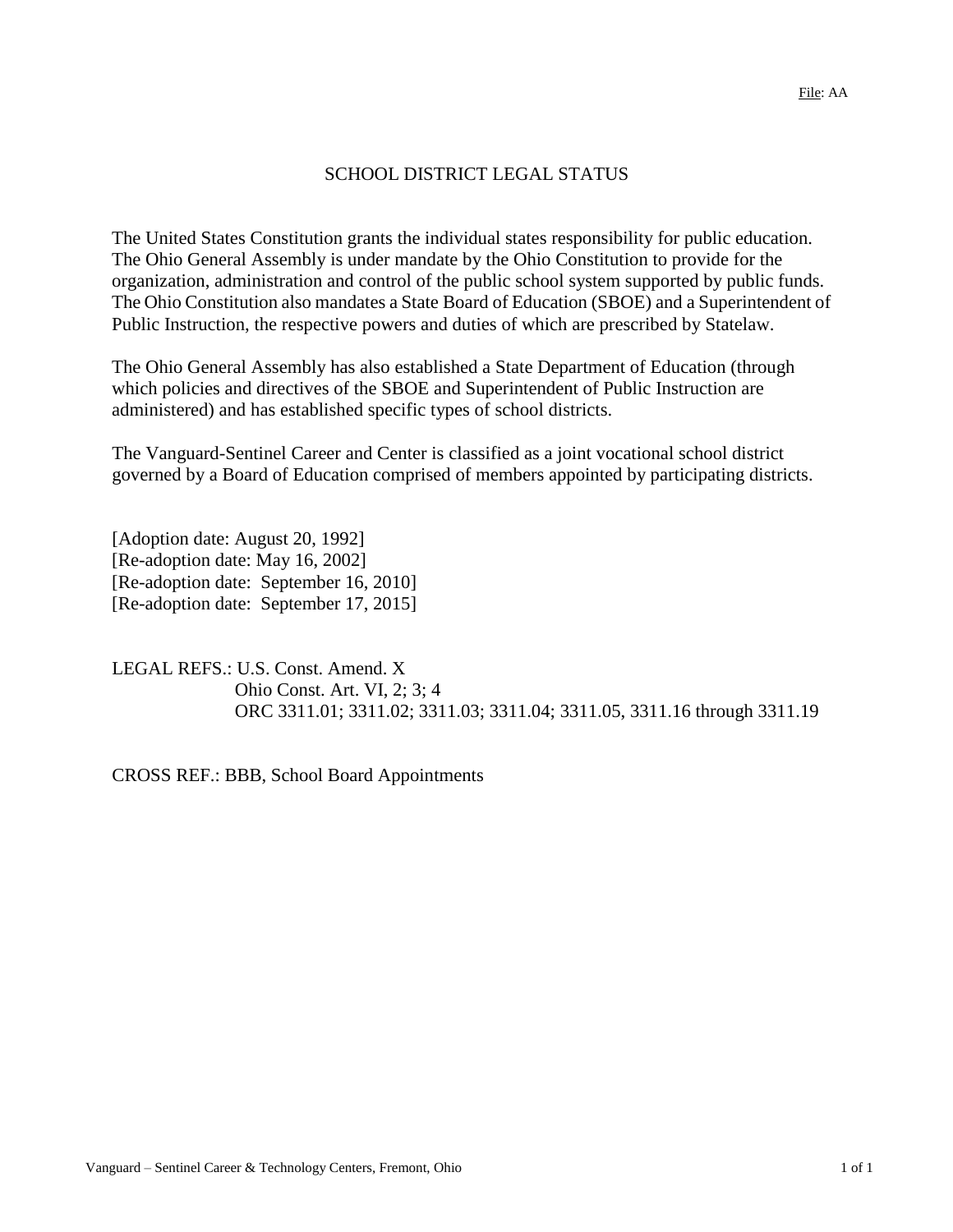## COMMUNITY INVOLVEMENT IN DECISION MAKING

Community participation in the schools is essential to promote and maintain the quality of education for all students.

In addition to electing fellow citizens to represent them on the Board, all citizens may express ideas, concerns and judgments about the schools to the administration, to the staff, to any appointed advisory bodies and ultimately to the Board. Ideas should be addressed to the responsible individual in an appropriate fashion.

Residents may be invited by the Board to act as advisers, individually and in groups, in such areas as:

- 1. clarifying general ideas and attitudes held byresidents in regard to the schools;
- 2. assisting in developing Board policies under which the District is to be managed;
- 3. assistingin establishing administrative arrangements and regulations designed to help implement these policies;
- 4. determining the purposes of curriculum and special services to be provided for students;
- 5. evaluating the extent to which these purposes are being achieved bypresent policies and/or
- 6. studying a specific problem or set of closelyrelated problems about which a decision must be made.

The Board gives consideration to the advice it receives from individuals and community groups. Final authority for all decisions rests with the Board.

[Adoption date: September 16, 2010] [Re-adoption date: September 17, 2015]

LEGAL REFS.: ORC 121.22 OAC 3301-35-04

CROSS REFS.: AD, Development of Philosophy of Education BCE, Board Committees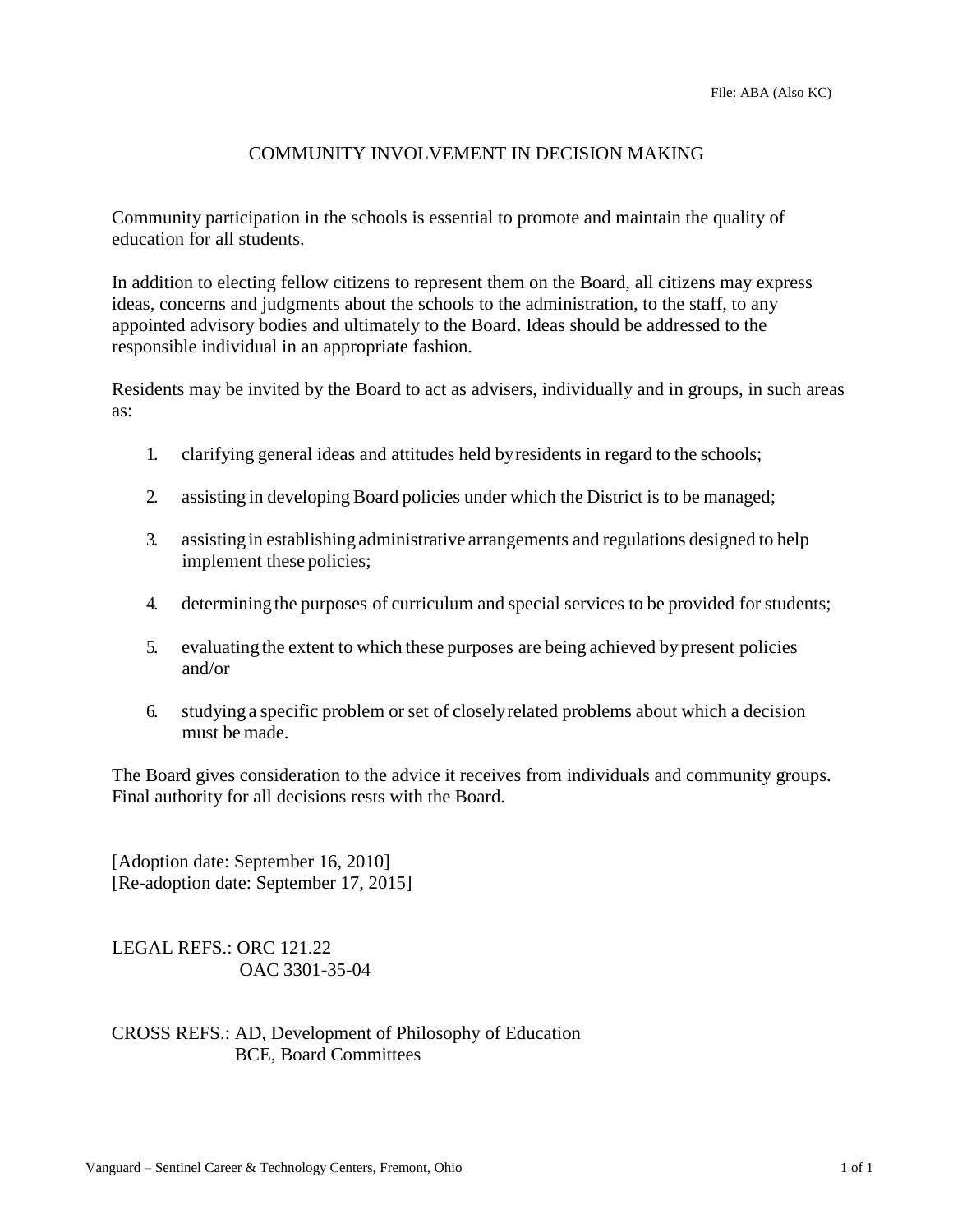#### STAFF INVOLVEMENT IN DECISION MAKING

The District maintains an environment that supports personal and organizational performance excellence by allowing all employees the opportunity to develop and use their full potential to achieve District goals and objectives.

There should be an exchange of ideas and pertinent information among all elements of a school district. Morale is enhanced when employees are assured that their voices are heard by those in positions of administrative authority.

All employees have the opportunity to bring their ideas and/or concerns to the Board through the recognized administrative channels. Final authority for all decisions rests with the Board.

[Adoption date: June 16, 2005] [Re-adoption date: September 16, 2010] [Re-adoption date: September 17, 2015]

LEGAL REF.: OAC 3301-35-05

CROSS REFS.: AD, Development of Philosophy of Education BCE, Board Committees CD, Management Team CE, Administrative Councils, Cabinets and Committees DBD, Budget Planning (Five-Year Forecast) GCD, Certificated Staff Hiring GDD, Classified and Confidential Employee Hiring

CONTRACT REF.: Teachers' Negotiated Agreement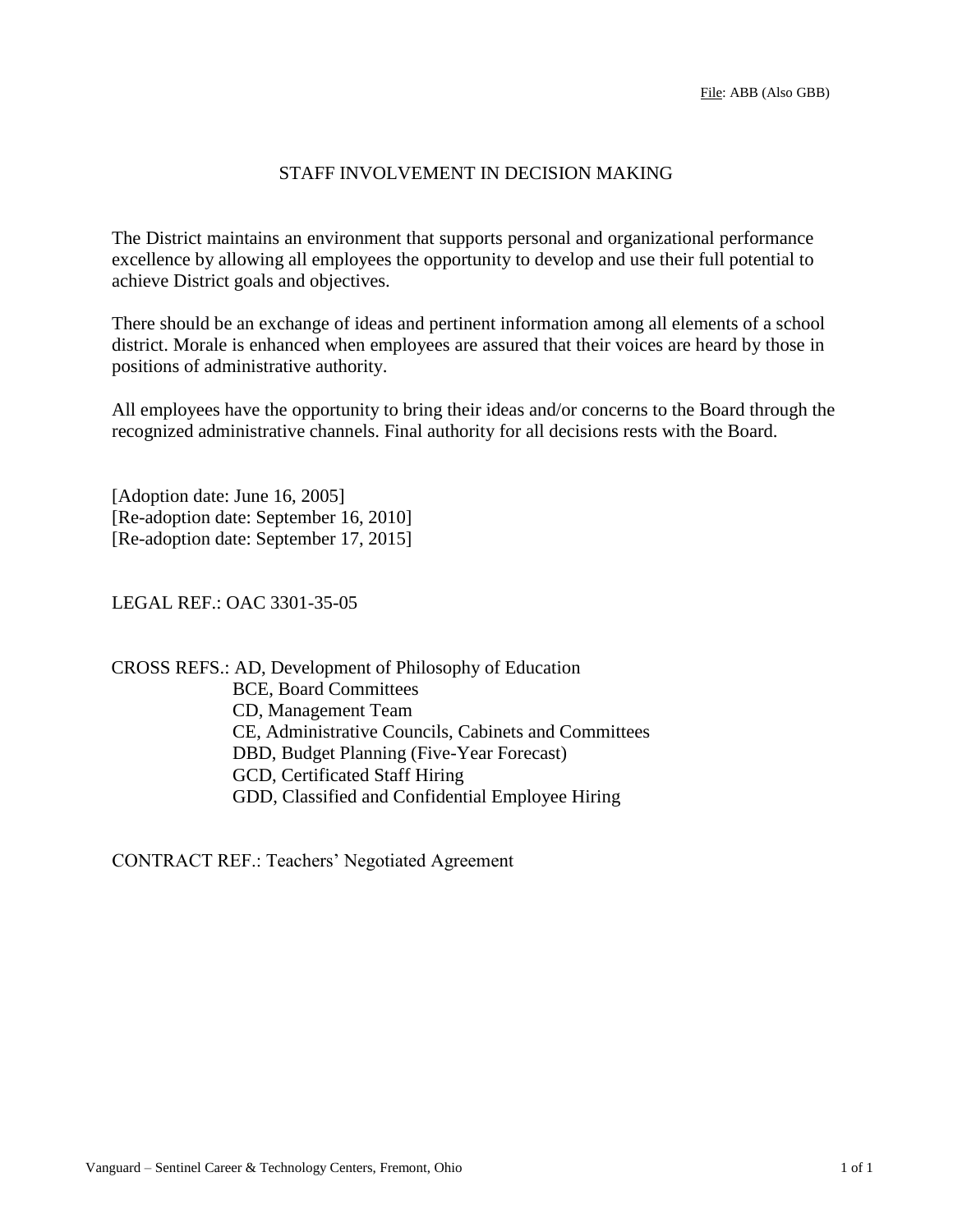#### STUDENT INVOLVEMENT IN DECISION MAKING

Students share responsibility for developing a climate in the school that is conducive to learning. Through participation in the decision-making process, students can be an important resource for the improvement of the school, the educational system and the community. Periodically, students may be asked to review Board policies and school rules and regulations. Final authority for all decisions rests with the Board.

[Adoption date: September 16, 2010] [Re-adoption date: September 17, 2015]

LEGAL REF.: OAC 3301-35-04

CROSS REFS.: AD, Development of Philosophy of Education BCE, Board Committees JF, Student Rights and Responsibilities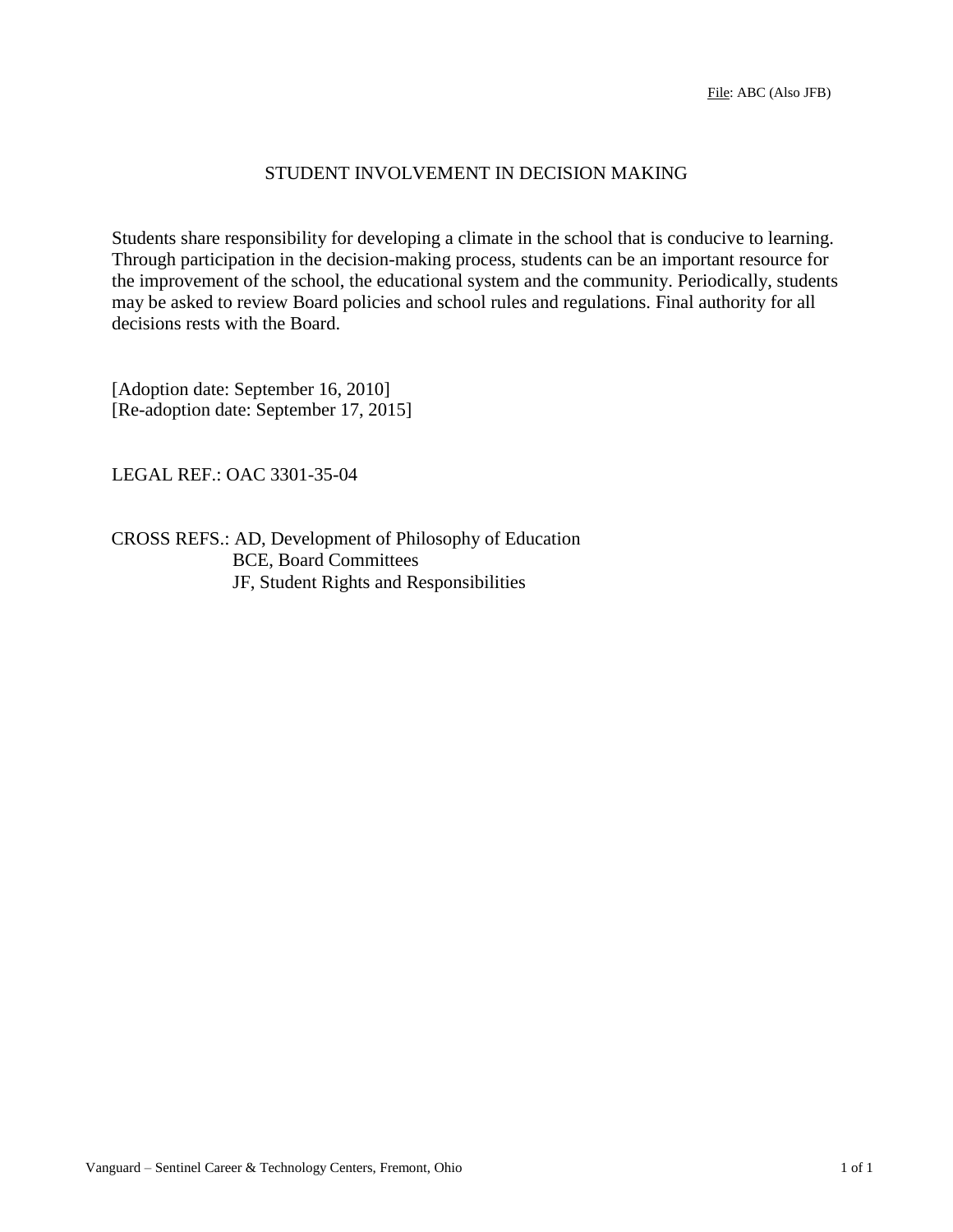## NONDISCRIMINATION

The Board's policy of nondiscrimination extends to students, staff, job applicants, the general public and individuals with whom it does business and applies to race, color, national origin, ancestry, citizenship status, religion, sex, economic status, age, disability or military status.

The Board does not discriminate on the basis of legally acquired genetic information.

The Board does not permit discriminatory practices and views harassment as a form of discrimination. Harassment is defined as intimidation by threats of or actual physical violence; the creation, by whatever means including the use of electronic communications devices, of a climate of hostility or intimidation; or the use of language, conduct or symbols in such a manner as to be commonly understood to convey hatred, contempt or prejudice or to have the effect of insulting or stigmatizing an individual.

Employees or students who engage in discrimination of another employee or student shall be subject to disciplinary action.

Permission, consent or assumption of risk by an individual subjected to discrimination does not lessen the prohibition contained in this policy.

No one shall retaliate against an employee or student because he/she files a grievance; assists or participates in an investigation, proceeding or hearing regarding the charge of discrimination of an individual; or because he/she has opposed language or conduct that violates this policy.

The Board designates the following individual to serve as the District's compliance officer/civil rights coordinator:

|                              | Title: Rosemary Krieger, Director of Adult Education |  |  |
|------------------------------|------------------------------------------------------|--|--|
|                              | Address: 1306 Cedar Street, Fremont, Ohio 43420      |  |  |
| Phone number: (419) 332-2626 |                                                      |  |  |
|                              | Email: rkrieger@vsctc.org                            |  |  |

The name, title, and contact information of this individual is annually published in District handbooks and on the District website.

The compliance officer is responsible for coordinating the District's efforts to comply with applicable Federal and State laws and regulations, including the District's duty to address any inquiries or complaints regarding discrimination/retaliation or denial of equal access in a prompt and equitable manner.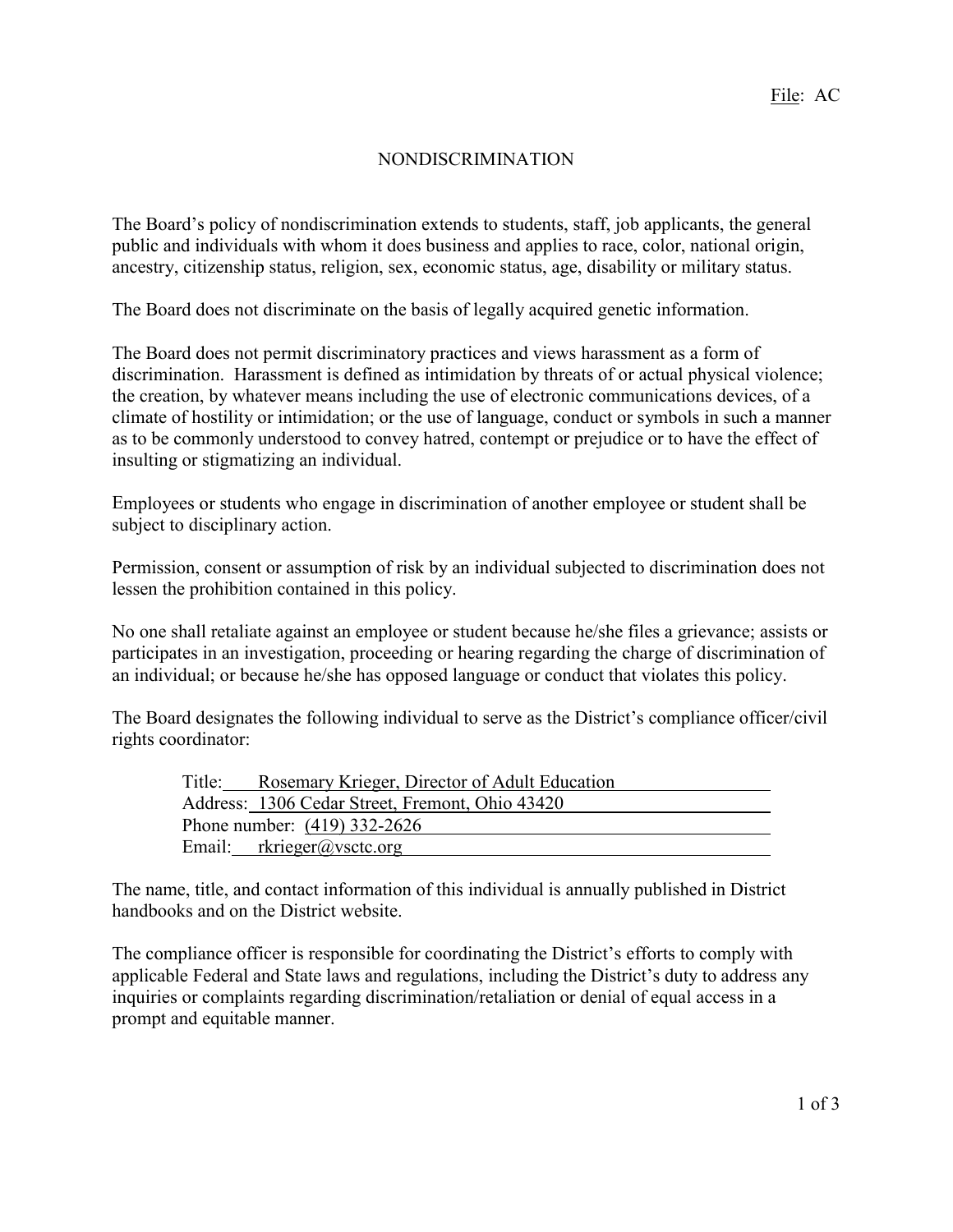## Reports and Complaints of Unlawful Discrimination/Harassment

All persons associated with the District, including, but not limited to, the Board, administration, staff, students and third parties are encouraged to promptly report incidents of unlawful discrimination/harassment.

The Board has developed complaint procedures, which are made available to every member of the school community. The Board also has identified disciplinary penalties, which may be imposed on the offender(s).

Matters, including the identity of both the reporting party and the responding party, are kept confidential to the extent possible.

[Adoption date: August 20, 1992] [Re-adoption date: November 19, 1998] [Re-adoption date: May 16, 2002] [Re-adoption date: September 16, 2010] [Re-adoption date: September 17, 2015] [Re-adoption date: August 20, 2020]

LEGAL REFS.: Civil Rights Act, Title VI; 42 USC 2000d et seq. Civil Rights Act, (Amended 1972), Title VII; 42 USC 2000e et seq. Education Amendments of 1972, Title IX; 20 USC 1681 et seq. Executive Order 11246, as amended by Executive Order 11375 Equal Pay Act; 29 USC 206 Genetic Information Nondiscrimination Act of 2008; 42 USC 2000ff et seq. Rehabilitation Act; 29 USC 794 Individuals with Disabilities Education Act; 20 USC 1400 et seq. Age Discrimination in Employment Act; 29 USC 623 Immigration Reform and Control Act; 8 USC 1324a et seq. Americans with Disabilities Act Amendments Act of 2008; 42 USC 12101 et seq. Ohio Const. Art. I, Section 2 ORC Chapter 3323 Chapter 4112 OAC 3301-35-02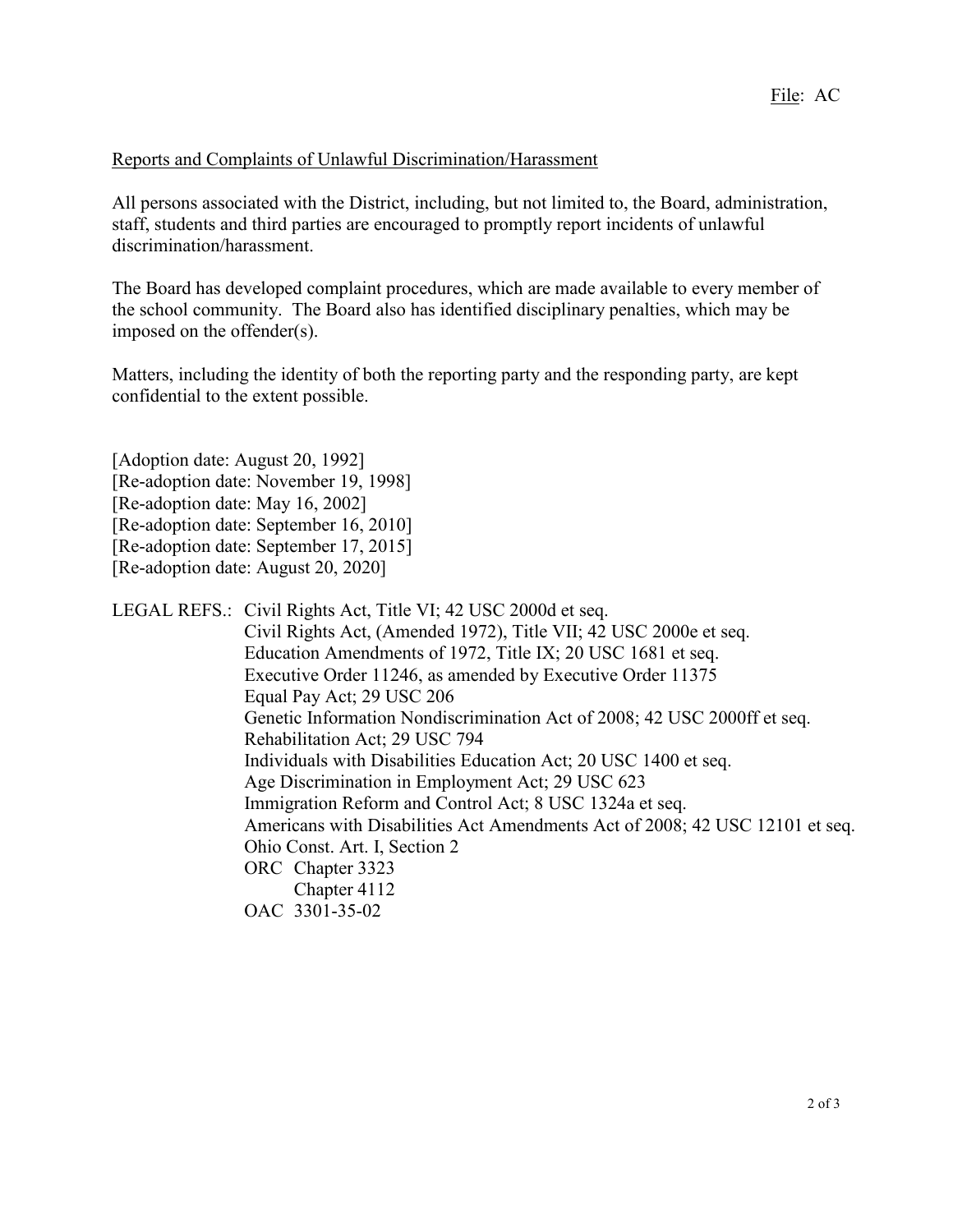CROSS REFS.: ACA, Nondiscrimination on the Basis of Sex ACAA, Sexual Harassment ACB, Nondiscrimination on the Basis of Disability EDE, Computer/Online Services (Acceptable Use and Internet Safety) GBA, Equal Opportunity Employment GBO, Verification of Employment Eligibility IGAB, Human Relations Education IGBA, Programs for Students with Disabilities JB, Equal Educational Opportunities JFC, Student Conduct (Zero Tolerance) JFCEA, Gangs JFCF, Hazing and Bullying (Harassment, Intimidation and Dating Violence) Staff Handbooks Student Handbooks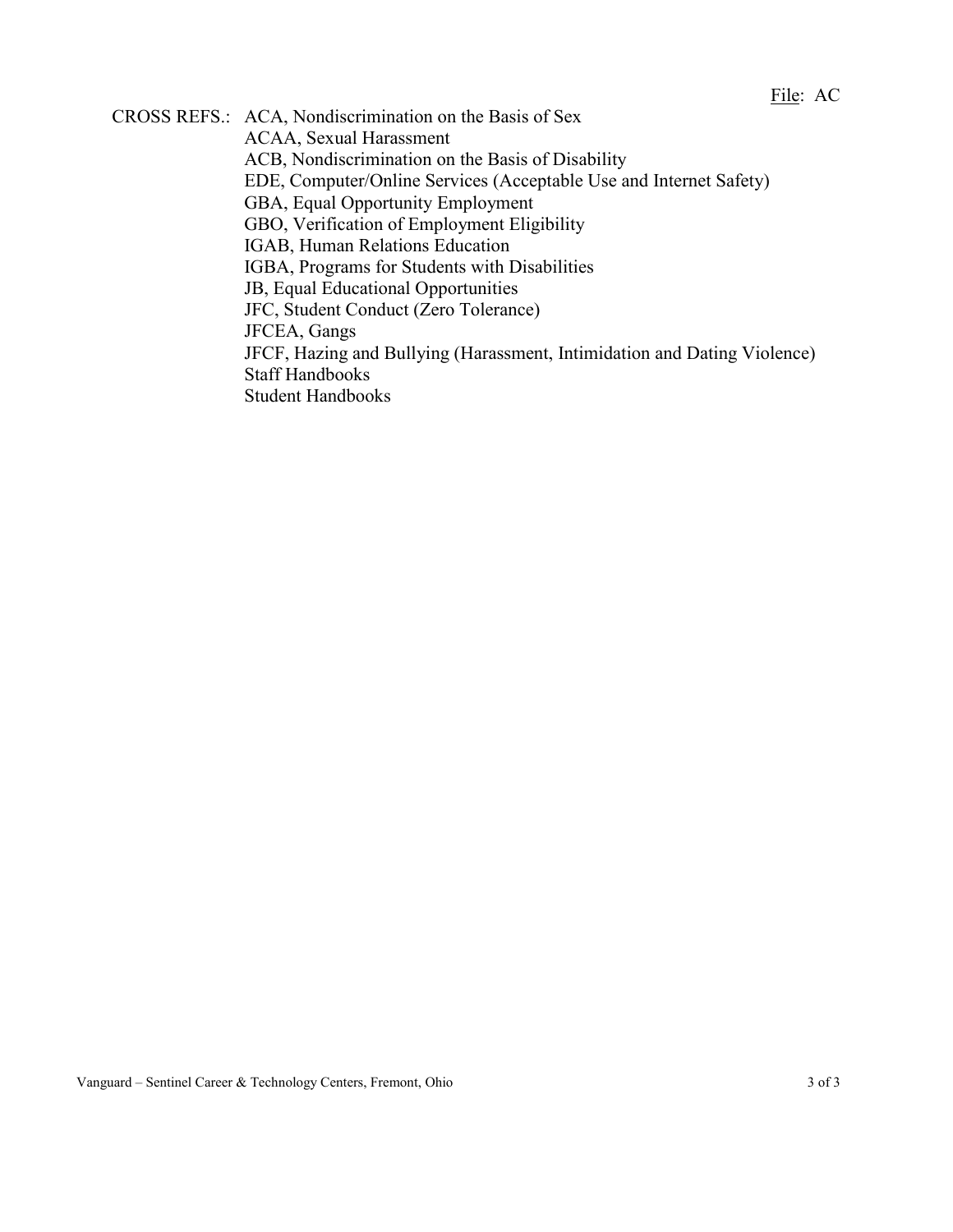## NONDISCRIMINATION ON THE BASIS OF SEX

The U.S. Department of Education has published regulations for implementing Title IX of the Education Amendments of 1972, which prohibits sex discrimination in federally assisted education programs.

Title IX states, in part: "No person in the United States shall, on the basis of sex, be excluded from participation in, be denied the benefits of or be subjected to discrimination under any education program or activity receiving federal financial assistance."

The Board ensures compliance with Title IX of the Education Amendments of 1972, Title VI of the Civil Rights Act of 1964 and the regulations promulgated through the U.S. Department of Education.

[Adoption date: November 19, 1998] [Re-adoption date: May 16, 2002] [Re-adoption date: September 16, 2010] [Re-adoption date: September 17, 2015 [Re-adoption date: February 15, 2018] [Re-adoption date: August 20, 2020]

LEGAL REFS.: Civil Rights Act, Title VI; 42 USC 2000d et seq. Civil Rights Act, Title VII; 42 USC 2000e et seq. Education Amendments of 1972, Title IX; 20 USC 1681 et seq. Executive Order 11246, as amended by Executive Order 11375 Equal Pay Act; 29 USC 206 Ohio Const. Art. I, Section 2 ORC Chapter 4112

CROSS REFS.: AC, Nondiscrimination ACAA, Sexual Harassment ACB, Nondiscrimination of the Basis of Disability GBA, Equal Opportunity Employment IGDJ, Interscholastic Athletics IIAA, Textbook Selection and Adoption JB, Equal Educational Opportunities JFC, Student Conduct (Zero Tolerance) JFCF, Hazing and Bullying (Harassment, Intimidation and Dating Violence) Staff Handbooks Student Handbooks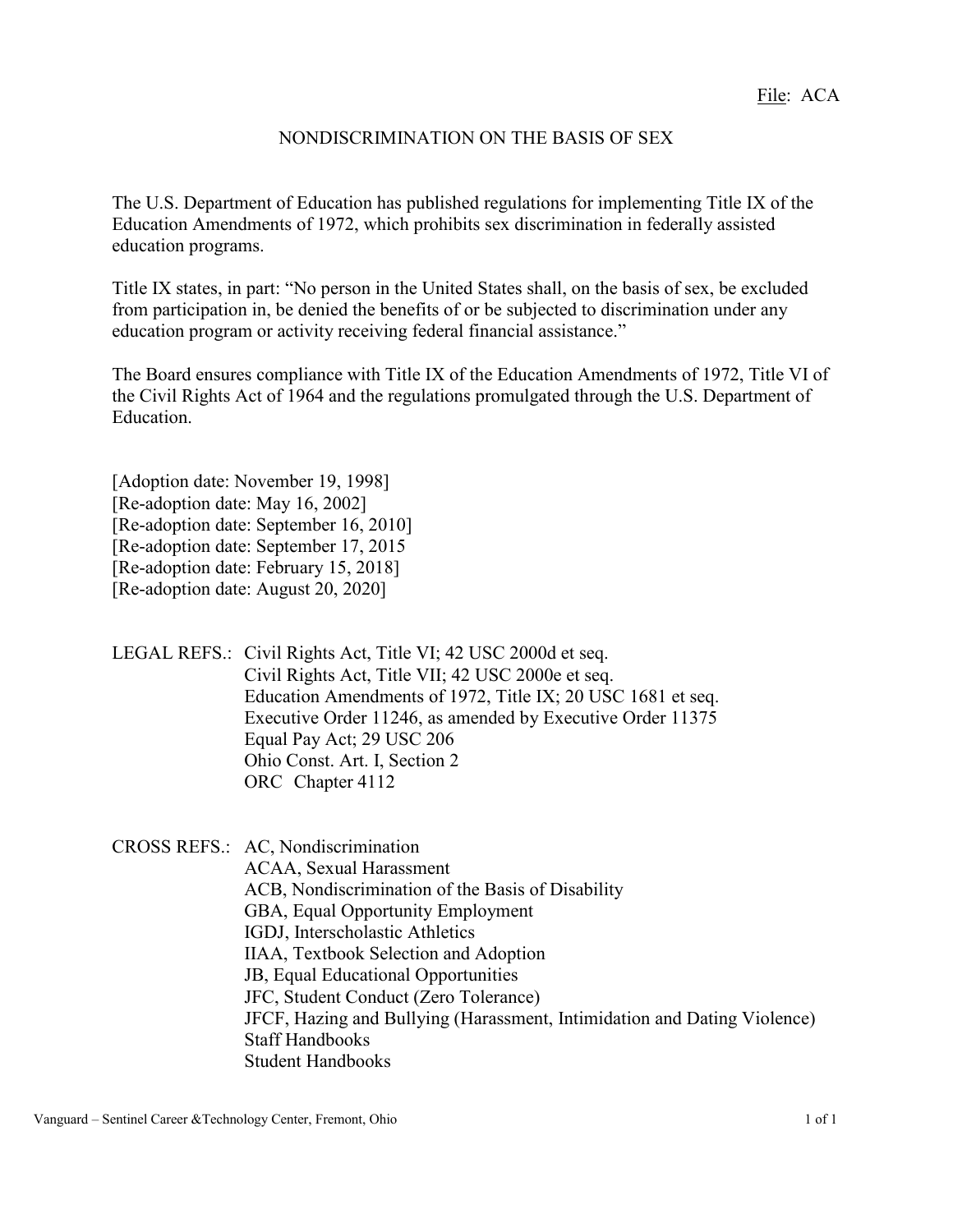## SEXUAL HARASSMENT

The District does not discriminate on the basis of sex in any education program or activity that it operates, including admission and employment. The District is required by Title IX of the Education Amendments of 1972 and the regulations promulgated through the U.S. Department of Education not to discriminate in such a manner. Inquiries about the application of Title IX to the District may be referred to the District's Title IX Coordinator, to the Assistant Secretary for Civil Rights of the Department of Education, or both.

The Board designates the following individual to serve as the District's Title IX Coordinator:

|                              | Title: Rosemary Krieger, Adult Education Director      |  |  |  |
|------------------------------|--------------------------------------------------------|--|--|--|
|                              | Office address: 1306 Cedar Street, Fremont, Ohio 43420 |  |  |  |
|                              | Email: $rkrieger@vsectc.org$                           |  |  |  |
| Phone number: (419) 332-2626 |                                                        |  |  |  |

Any person may report sex discrimination, including sexual harassment, at any time, including during non-business hours. Such a report may be made in person, by mail, by telephone or by electronic mail, using the contact information listed for the Title IX Coordinator, or by any other means that results in the Title IX Coordinator receiving the person's verbal or written report.

For purposes of this policy and the grievance process, "sexual harassment" means conduct on the basis of sex that satisfies one or more of the following:

- 1. A District employee conditioning the provision of an aid, benefit, or service of the District on an individual's participation in unwelcome sexual conduct;
- 2. Unwelcome conduct determined by a reasonable person to be so severe, pervasive and objectively offensive that it effectively denies a person equal access to the District's education program or activity or
- 3. "Sexual assault" as defined in 20 USC  $1092(f)(6)(A)(v)$ , "dating violence" as defined in 34 USC 12291(a)(10), "domestic violence" as defined in 34 USC 12291(a)(8) or "stalking" as defined in  $34$  USC  $12291(a)(30)$ .

When the harassment or discrimination on the basis of sex does not meet the definition of sexual harassment, the Title IX Coordinator directs the individual to the applicable sex discrimination process for investigation.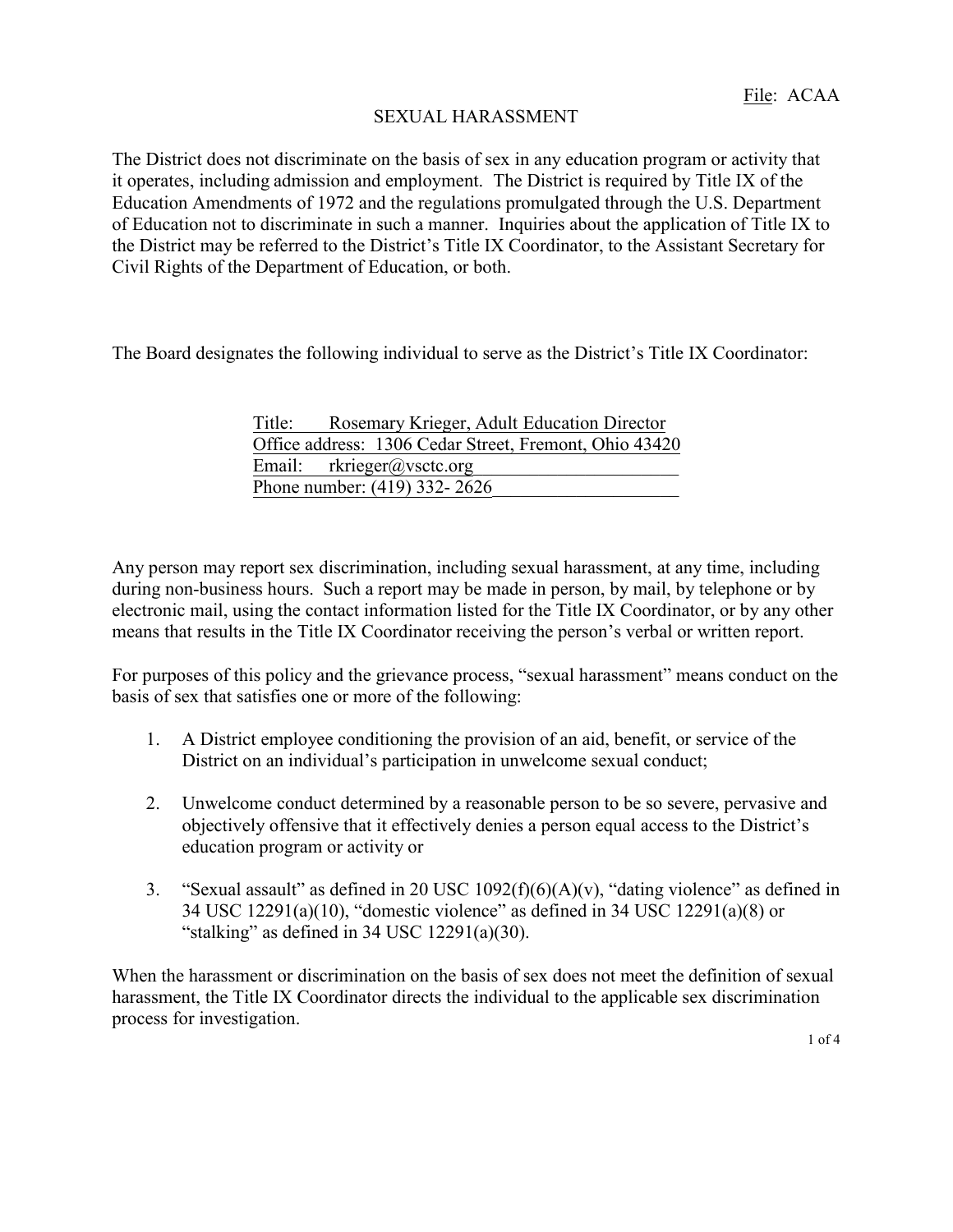## Retaliation Prohibited

The District prohibits intimidation, threats, coercion or discrimination against any individual for the purpose of interfering with any right or privilege secured by Title IX or this policy, or because the individual has made a report or complaint, testified, assisted, or participated or refused to participate in any manner in an investigation proceeding or hearing, if applicable. Intimidation, threats, coercion, or discrimination, including charges against an individual for code of conduct violations that do not involve sex discrimination or sexual harassment, but arise out of the same facts or circumstances as a report or complaint of sex discrimination, or a report or formal complaint of sexual harassment, for the purpose of interfering with any right or privilege secured by Title IX or this part, constitutes retaliation.

## **Confidentiality**

The District must keep confidential the identity of any individual who has made a report or complaint of sex discrimination, including any individual who has made a report or filed a formal complaint of sexual harassment, any individual who has been alleged to be the victim or perpetrator of conduct that could constitute sexual harassment, and any witness, except as may be permitted by Family Educational Rights and Privacy Act (FERPA) or as required by law, or to carry out the purposes of the Title IX regulations, including the conduct of any investigation, hearing or judicial proceeding arising thereunder.

### Notice Requirements

The District provides notice to applicants for admission and employment, students, parents or legal guardians of elementary and secondary school students, employees and the union(s) with the name or title, office address, email address and telephone number of the Title IX Coordinator and notice of the District grievance procedures and process, including how to report or file a complaint of sex discrimination, how to file a formal complaint of sexual harassment and how the District will respond. The District also posts the Title IX Coordinator's contact information and Title IX policies and procedures in a prominent location on the District website and in all handbooks made available by the District.

### Training Requirements

The District ensures that Title IX Coordinators, investigators, decision-makers, and any person who facilitates an informal resolution process, receives training on the definition of sexual harassment, the scope of the District's education program or activity, how to conduct an investigation and grievance process including hearings, appeals and informal resolution processes, when applicable, and how to serve impartially including by avoiding prejudgment of the facts at issue, conflicts of interest and bias. The District also ensures that decision-makers and investigators receive training on issues of relevance of questions and evidence, including when questions and evidence about the complainant's sexual predisposition or prior sexual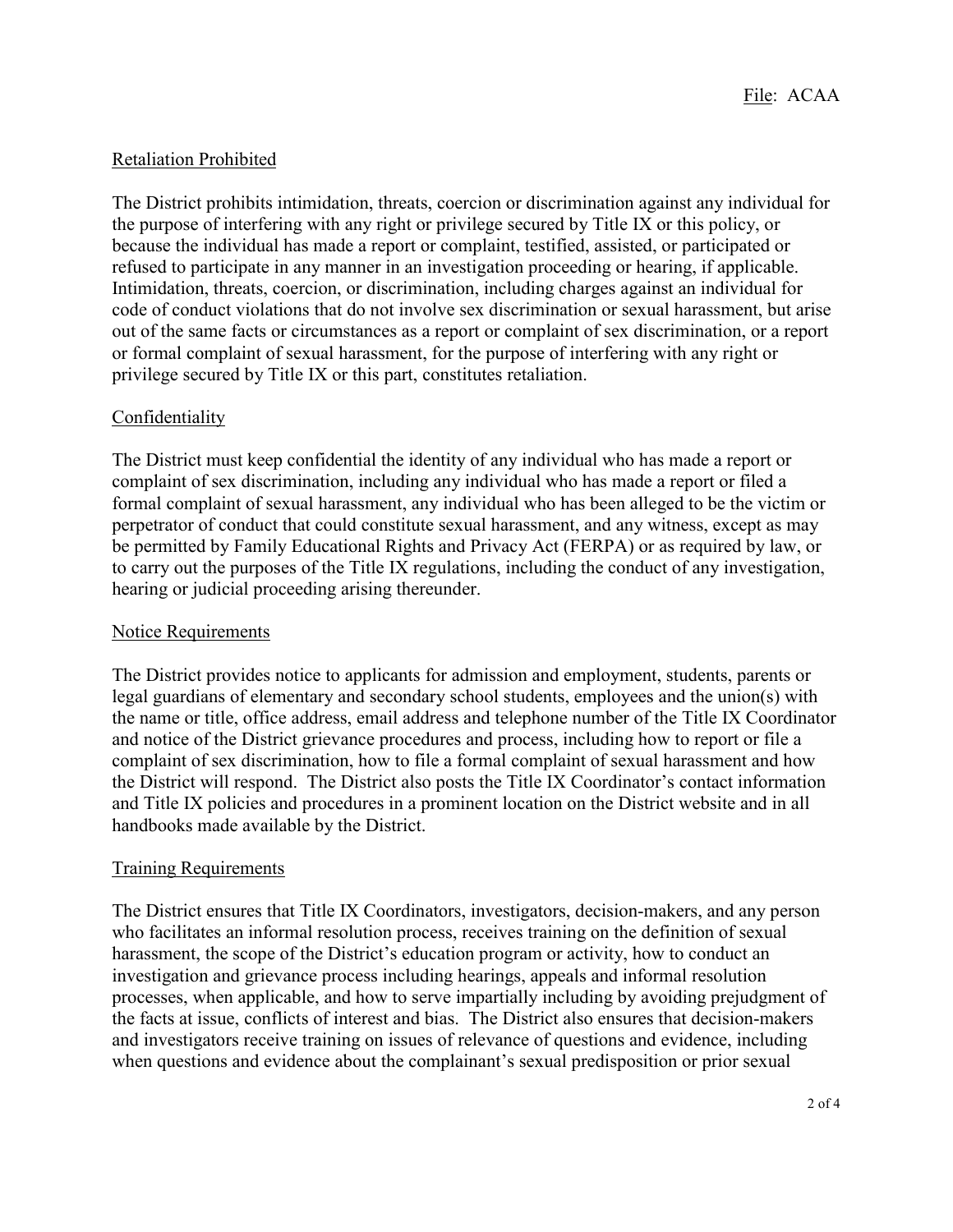behavior are not relevant as set forth in the formal procedures that follow, and training on any technology to be used at a live hearing, if applicable. Investigators also receive training on issues of relevance to create an investigative report that fairly summarizes relevant evidence. All materials used to train individuals who receive training under this section must not rely on sex stereotypes and must promote impartial investigations and adjudications of formal complaints of sexual harassment and are made publicly available on the District's website.

#### Conflict of Interest and Bias

The District ensures that Title IX Coordinators, investigators, decision-makers, and any person who facilitates an informal resolution process do not have a conflict of interest or bias for or against complainants or respondents generally or an individual complainant or respondent.

#### Determination of Responsibility

The individual who has been reported to be the perpetrator of conduct that could constitute sexual harassment is presumed not responsible for alleged conduct. A determination regarding responsibility will be made by the decision-maker at the conclusion of the investigation in accordance with the process outlined in the accompanying regulation. No disciplinary sanctions will be imposed unless and until a final determination of responsibility is reached.

[Adoption date: November 19, 1998] [Re-adoption date: May 16, 2002] [Re-adoption date: September 16, 2010] [Re-adoption date: September 17, 2015 [Re-adoption date: February 15, 2018] [Re-adoption date: August 20, 2020]

LEGAL REFS.: Civil Rights Act, Title VI; 42 USC 2000d et seq. Civil Rights Act, Title VII; 42 USC 2000e et seq. Education Amendments of 1972, Title IX; 20 USC 1681 et seq. Executive Order 11246, as amended by Executive Order 11375 Equal Pay Act; 29 USC 206 Ohio Const. Art. I, Section 2 ORC Chapter 4112 34 CFR part 106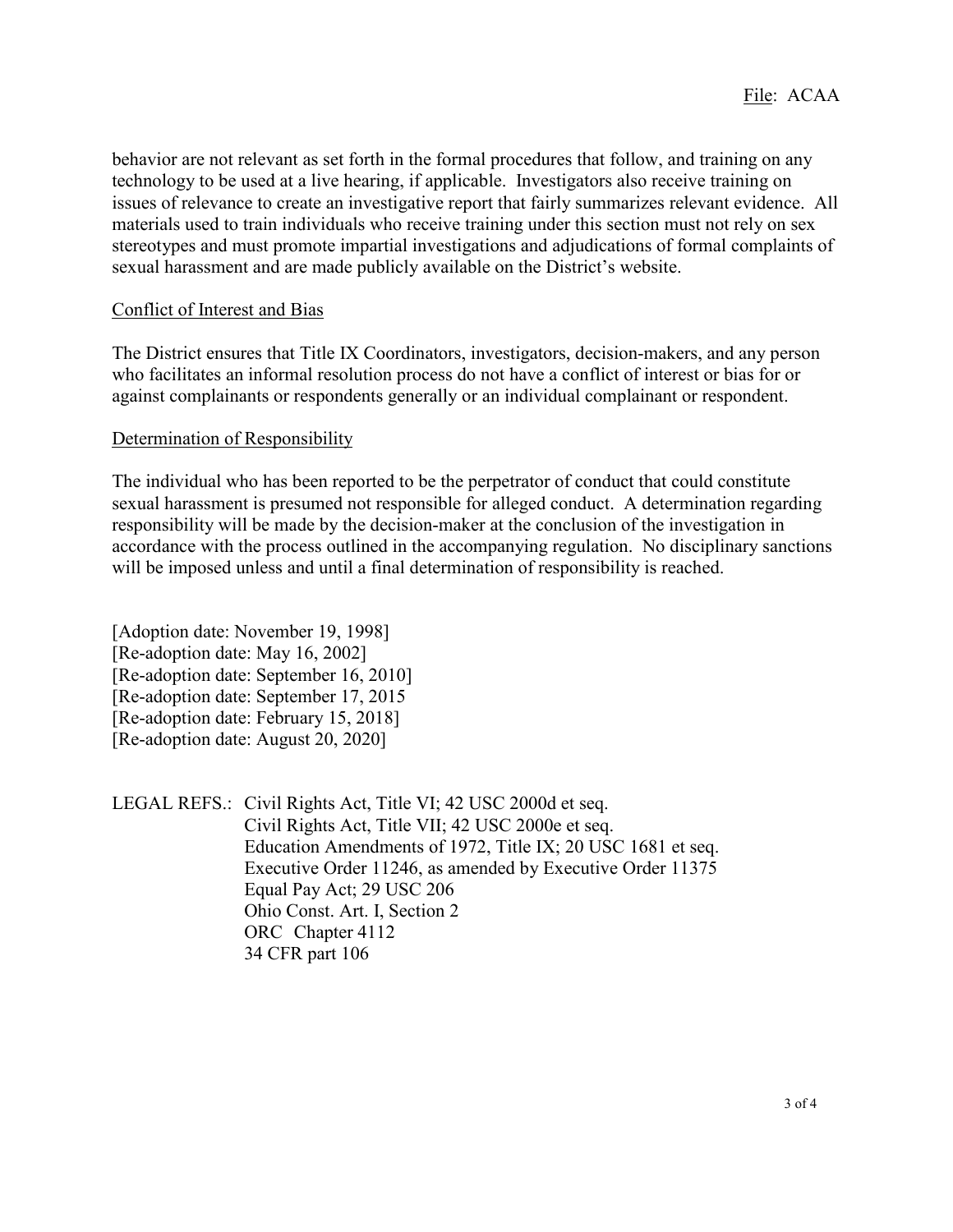CROSS REFS.: AC, Nondiscrimination

GBA, Equal Opportunity Employment GBD, Board-Staff Communications (Also BG) GBH, Staff-Student Relations (Also JM) GCPD, Suspension and Termination of Professional Staff Members GDPD, Suspension, Demotion and Termination of Support Staff Members IGDJ, Interscholastic Athletics JB, Equal Educational Opportunities JEGA, Permanent Exclusion JFC, Student Conduct (Zero Tolerance) JFCF, Hazing and Bullying (Harassment, Intimidation and Dating Violence) JG, Student Discipline JGD, Student Suspension JGE, Student Expulsion JHG, Reporting Child Abuse KLD, Public Complaints About District Personnel Staff Handbooks Student Handbooks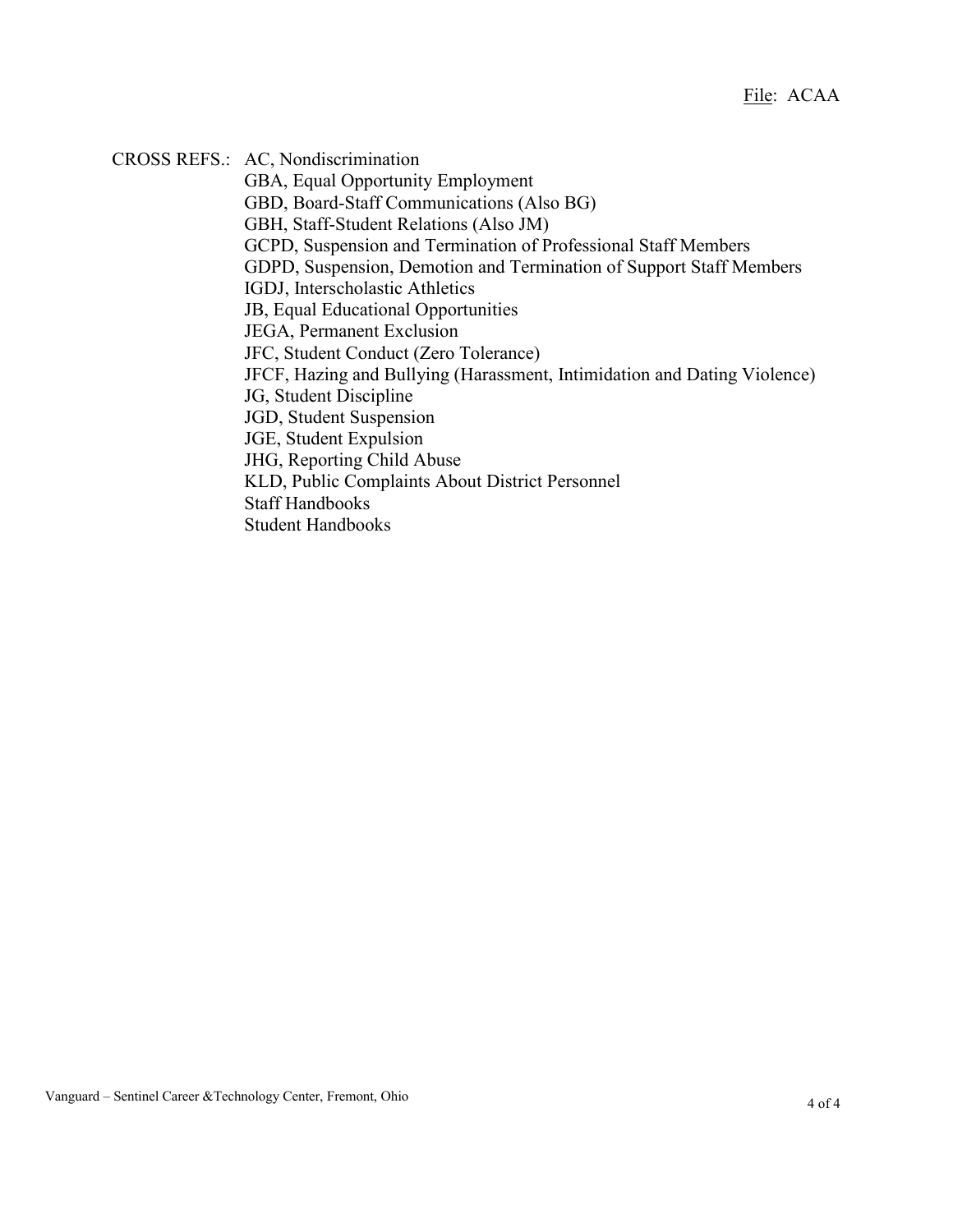## NONDISCRIMATION ON THE BASIS OF SEX**/**SEXUAL HARASSMENT GRIEVANCE PROCEDURES

The Board has created informal and formal discrimination and harassment grievance procedures, providing for a prompt and equitable investigation and resolution of complaints of sex discrimination, including sexual misconduct. All students and District employees are encouraged to fully cooperate when asked to participate in an investigation.

Members of the school community and third parties are encouraged to promptly report incidents of sex discrimination or sexual harassment. Complaints may be filed with any District employee, or directly with the Title IX Coordinator. District employees are required to report these incidents to the Title IX Coordinator upon becoming aware of an incident, and failure todo so may result in disciplinary action.

Complaints of sex discrimination or sexual harassment must be filed as soon as possible after the alleged incident, as delays in filing complaints can make it difficult to investigate. Both the informal and formal grievance procedures are completed in a timely manner unless extenuating circumstances exist. Periodic updates are provided to the parties as appropriate during the investigation.

The Title IX Coordinator determines whether or not, by "a preponderance of the evidence," the alleged victim's allegations are true. "A preponderance of the evidence" means that evidence must show the alleged discrimination/sexual harassment was more likely than not to have occurred.

Pending the final outcome of an informal or formal investigation, the District institutes interim measures to protect the reporting and/or responding parties and informs him/her of available support services. Interim measures may include, but are not limited to: a District-enforced no contact order, modification of work or class schedule**s**, academic modifications, and/or counseling**.** These measures should ensure that both parties continue to have equal access to all district programs and activities and the safety of all parties is protected.

If the Title IX Coordinator or designee is the responding party or the reporting party, the Board designates an alternate investigator and retains final decision-making authority.

All matters involving sexual harassment complaints remain confidential to the extent possible.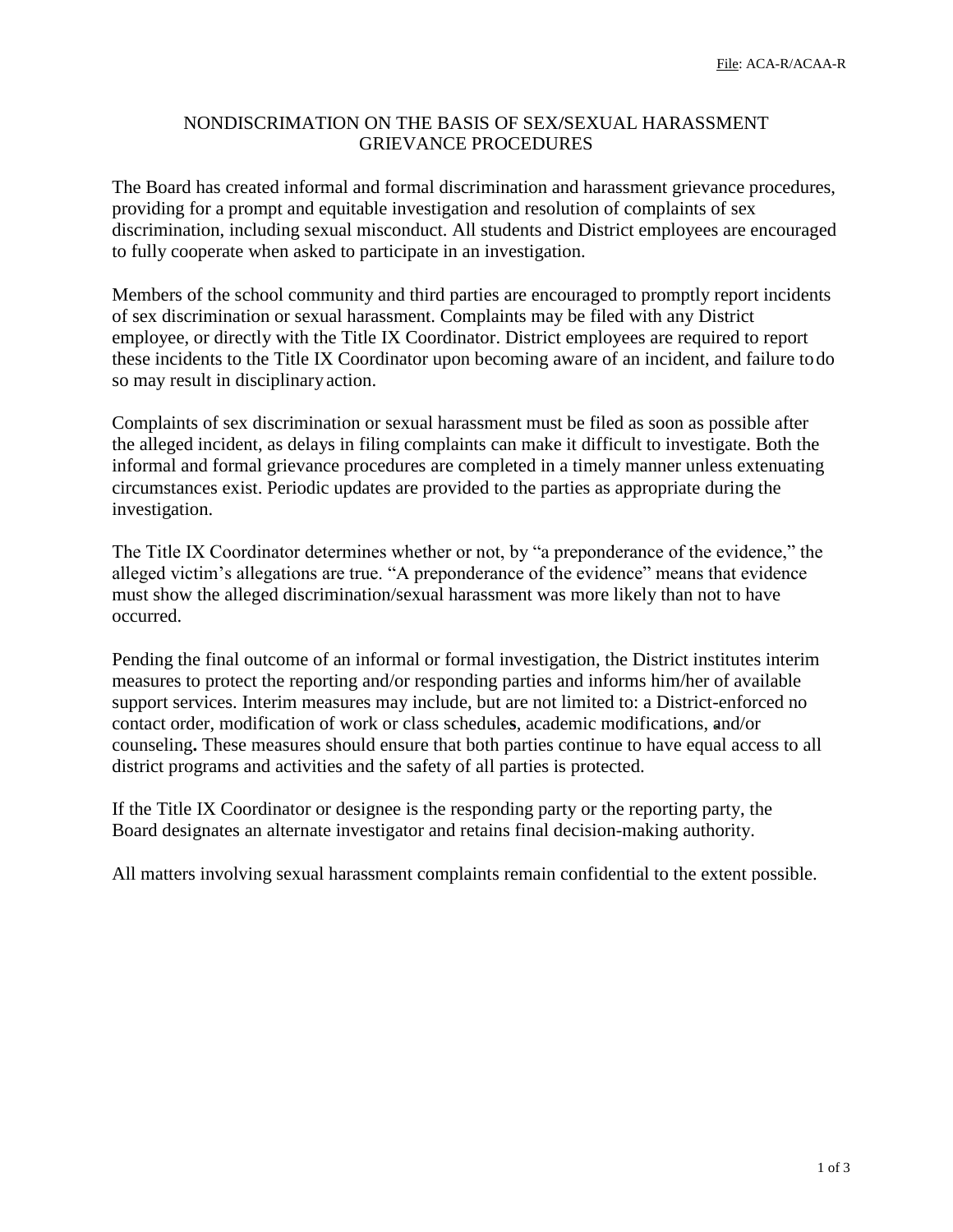### Informal Procedure for Addressing Complaints

An informal grievance procedure can be used when the Title IX Coordinator deems it appropriate and/or when the parties involved (reporting party and responding party) agree that an informal process is appropriate and sufficient. The informal process is not used when the alleged discrimination or harassment may constitute sexual violence or any other criminal act.

The Title IX Coordinator gathers enough information during the informal process to understand and resolve the complaint. The Title IX Coordinator proposes an informal solution based on this fact-gathering process, which may include, but not be limited to: requiring the responding party to undergo training on harassment/discrimination, requiring all students and staff to undergo such training, and instituting protective mechanisms for the reporting party.

#### Formal Procedure for Addressing Complaints

While the formal grievance procedure may serve as the first step toward the resolution of a charge of sex discrimination or sexual harassment, it also is available when the informal procedure fails to resolve the complaint.

Through the formal grievance procedure, the Title IX Coordinator attempts to resolve the complaint in the following way:

- 1. The Title IX Coordinator promptly communicates with the reporting party in orderto obtain a clear understanding of that party's statement of the alleged facts. The statement is put in writing by the Title IX Coordinator and signed by the reporting party, where possible, as a testament to the statement's accuracy.
- 2. The Title IX Coordinator communicates with the responding party in order to obtain his/her response to the complaint. The response is put in writing by the Title IX Coordinator and signed by the responding party, where possible, as a testament to the statement's accuracy.
- 3. The Title IX Coordinator communicates with the parties and witnesses (if any) as necessary to gather all of the relevant facts. The dates of any meetings and the facts gathered are all put in writing. The investigation is prompt and equitable, and allows both parties an equal opportunity to present witnesses and other evidence.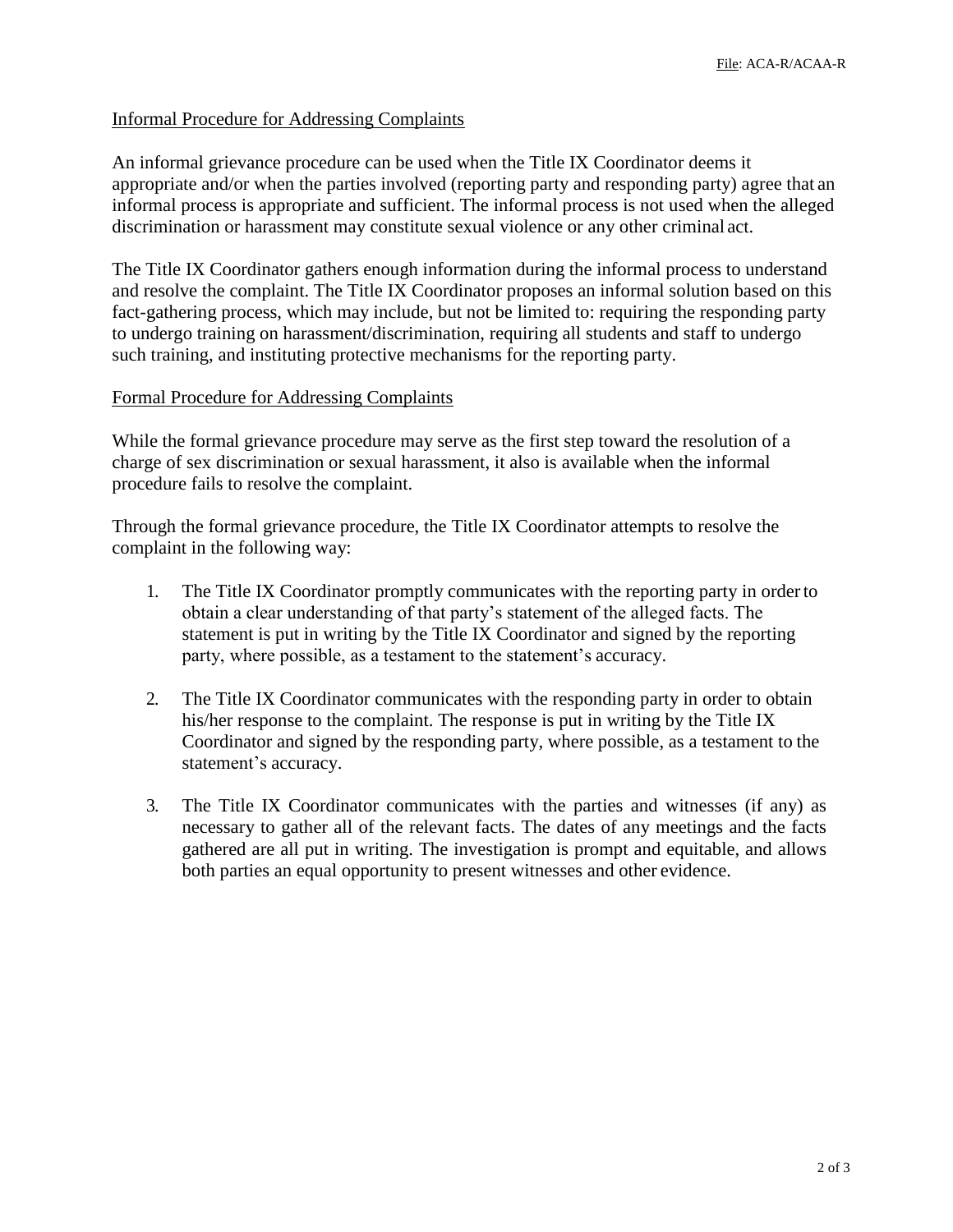4. At the conclusion of the investigation, the Title IX Coordinator prepares a written report summarizing: the evidence gathered during the investigation and whether the allegations were substantiated; whether any Board policies or student or employee codes of conduct were violated; any recommendations for corrective action. The investigation report indicates if any measures must be instituted to protect the reporting party. Such measures may include, but are not limited to extending any interim measures taken during the investigation. The report also informs the reporting party of available support services, which at a minimum includes offering school counseling services if the reporting party is a student.

#### Notice of Outcome

Both the reporting party and the responding party are provided written notice of the outcome of the complaint.

If either party disagrees with the decision of the Title IX Coordinator, he/she may appeal to the Superintendent. After reviewing the record made by the Title IX Coordinator, the Superintendent may attempt to gather further evidence necessary to decide the case and to determine appropriate action to be taken. The decision of the Superintendent is final.

#### Disciplinary Action

Any disciplinary action is carried out in accordance with Board policies, student and employee codes of conduct, State and Federal law, and, when applicable, the negotiated agreement. When recommending discipline, the Title IX Coordinator considers the totality of the circumstances involved, including the ages and maturity levels of those involved. The Title IX Coordinator and the Superintendent determine if a recommendation for expulsion for responding student or discharge for responding employee should be made. If this recommendation is made and a hearing is required, the hearing shall be held in accordance with Board policy, State law and/or the negotiated agreement. Both parties shall have an equal right to attend the hearing, have a representative and parent (if student) present, present evidence, and question witnesses.

[Adoption date: November 19, 1998] [Re-adoption date: May 16, 2002] [Re-adoption date: September 16, 2010] [Re-adoption date: September 17, 2015] [Re-adoption date: February 15, 2018]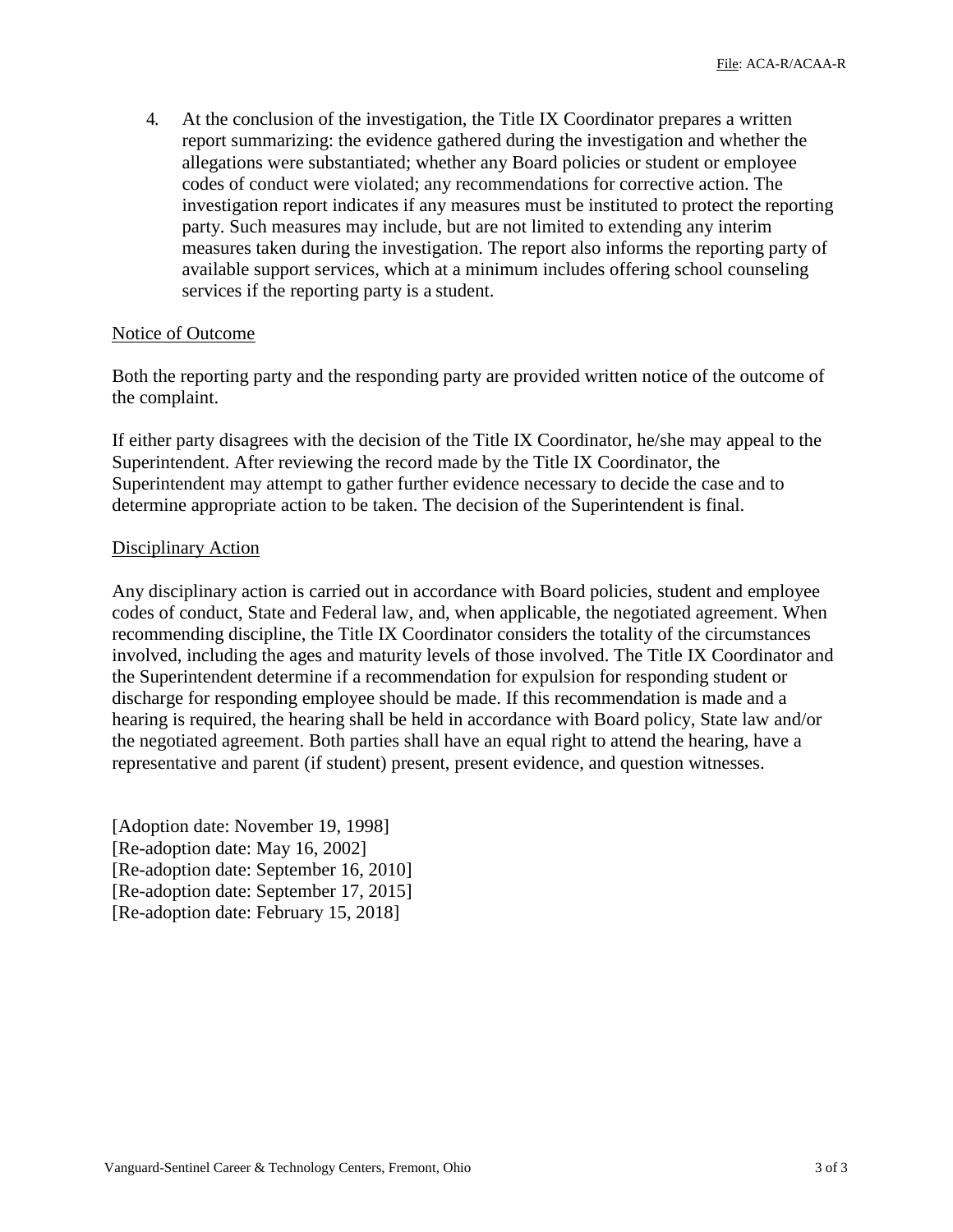## NONDISCRIMINATION ON THE BASIS OF DISABILITY

The Board maintains that discrimination against a qualified person with a disability solely on the basis of disability is unfair. To the extent possible, a qualified person with a disability should be in the mainstream of life in a school community. In addition, the District is the recipient of Federal funds and therefore must be in compliance with all laws and regulations that deal with individuals with disabilities.

Accordingly, employees of the District comply with the law and Board policy to ensure nondiscrimination on the basis of disability. The following is expected.

1. No one discriminates against qualified persons with disabilities in any aspect of school employment solely on thebasis of disability.

2. Facilities, programs and activities are made available to qualified persons with disabilities.

- 3. Free appropriate public education, including nonacademic and extracurricular services and activities, are provided to qualified persons with disabilities.
- 4. No one excludes any qualified person with a disability, solely on the basis of disability, from participation in any preschool education, day care, adult education or career-technical education program.
- 5. Each qualified person with a disabilityis provided with the same health, welfare and other social services that are provided toothers.

[Adoption date: August 20, 1992] [Re-adoption date: May 16, 2002] [Re-adoption date: September 16, 2010] [Re-adoption date: September 17, 2015]

LEGAL REFS.: Individuals with Disabilities Education Act; 20 USC 1400 et seq. Rehabilitation Act of 1973; 29 USC 794 Americans with Disabilities Act Amendments Act of 2008; 42 USC 12101 et seq. ORC Chapter 3323 Chapter 4112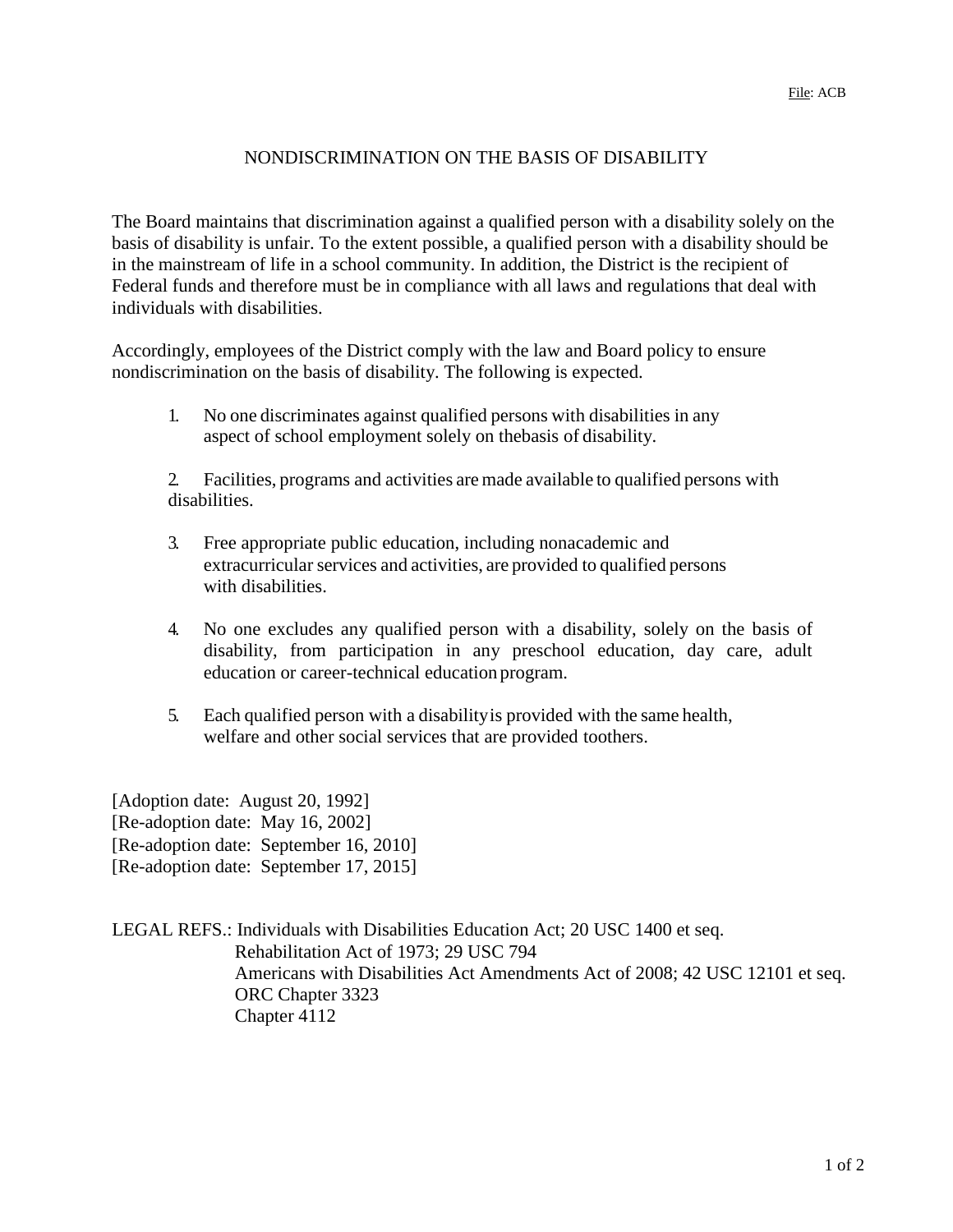CROSS REFS.: AC, Nondiscrimination

GBA, Equal Opportunity Employment IGBA, Programs for Students with Disabilities JB, Equal Educational Opportunities JFC, Student Conduct (Zero Tolerance) JFCF, Hazing and Bullying (Harassment, Intimidation and Dating Violence) Staff Handbooks Student Handbooks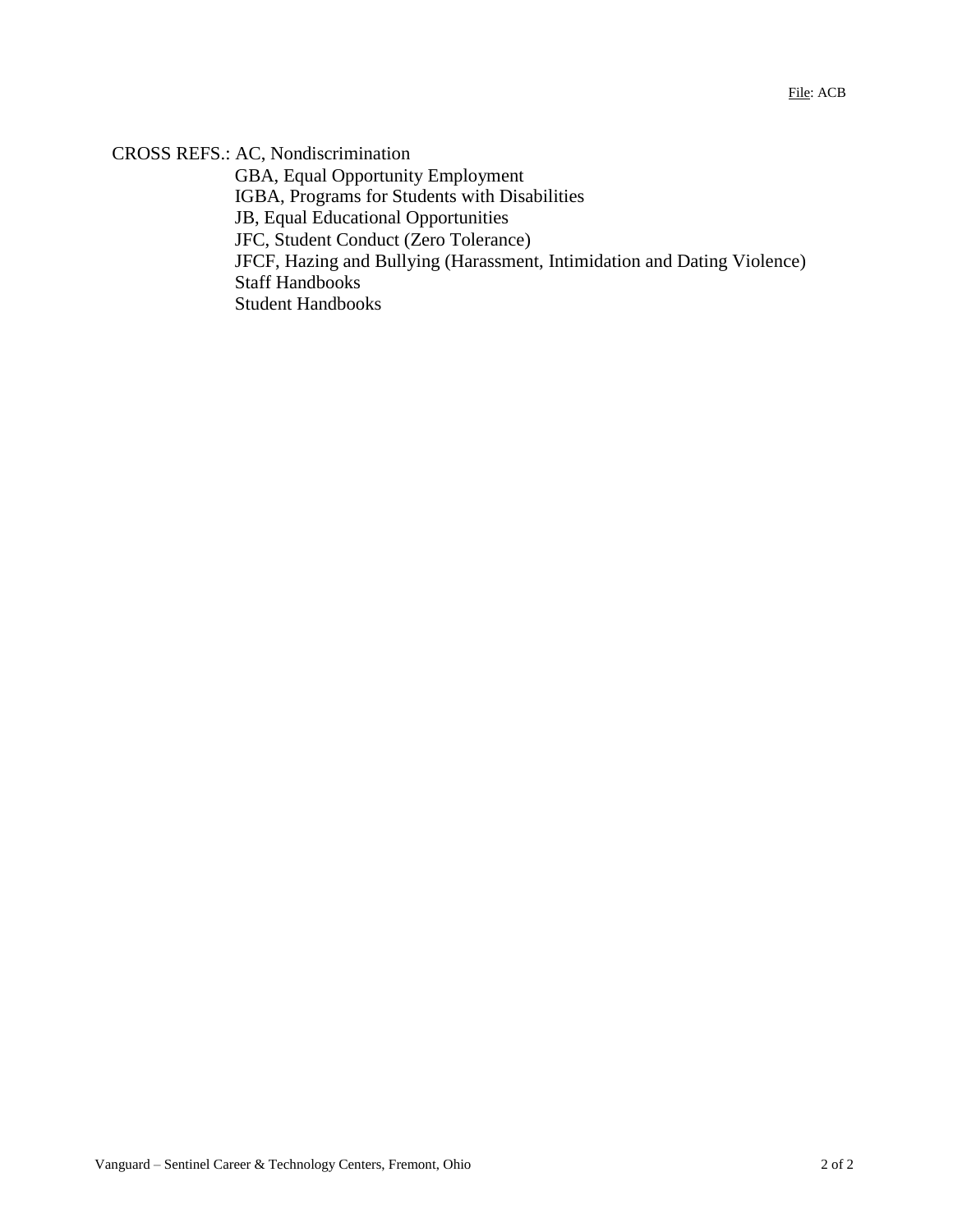### DEVELOPMENT OF PHILOSOPHY OF EDUCATION

The Board philosophy of education gives direction to the educational program of the District. The philosophy allows for that flexibility necessary in an ever-changing society. The philosophy provides general criteria by which to assess the District's program and operations. Because of its importance, the philosophy of education is evaluated periodically. The Board works with the administration in developing a Districtwide philosophy of education. When necessary an ad hoc committee may be formed for this purpose. The Superintendent disseminates the Board's philosophy of education to all staff members and directs that it be published in all handbooks.

[Adoption date: August 20, 1992] [Re-adoption date: May 16, 2002] [Re-adoption date: September 16, 2010] [Re-adoption date: September 17, 2015]

LEGAL REFS.: OAC 3301-35-02; 3301-35-03; 3301-35-04; 3301-35-05

CROSS REFS.: ABA, Community Involvement in Decision Making (Also KC) ABB, Staff Involvement in Decision Making (Also GBB) ABC, Student Involvement in Decision Making (Also JFB) ADA, Educational Philosophy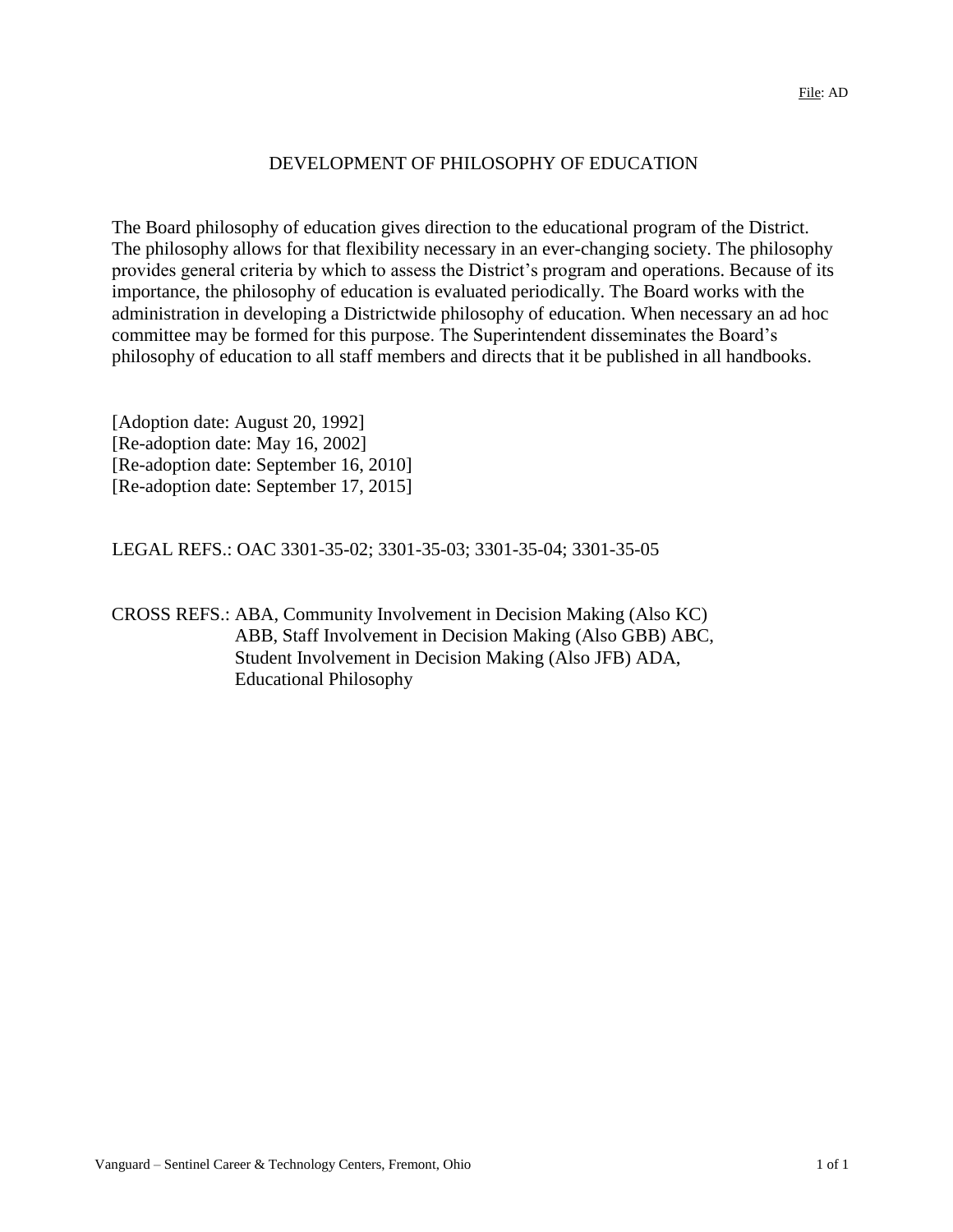## EDUCATIONAL PHILOSOPHY/SCHOOL DISTRICT GOALS AND OBJECTIVES

As an award-winning school district with a long tradition of excellence in career-technical education, the VSCTC School District values a system of continuous improvement that permeates every aspect of its work in order to become a center of educational excellence. We are committed to providing a challenging curriculum, skilled instruction, and a learning environment that responds to individual student success. Our work is guided by the belief that every student is capable of attaining high levels of educational achievement in preparation for meeting the rigorous demands of the 21st century.

| Strengths                                                                                                                                                                                                                                                                     | Opportunities                                                                                                                                                                                                                                                                                                                                                                                                                                                                                                                                                                                                                                                                                                                                                                                                                                                                                                                       |  |
|-------------------------------------------------------------------------------------------------------------------------------------------------------------------------------------------------------------------------------------------------------------------------------|-------------------------------------------------------------------------------------------------------------------------------------------------------------------------------------------------------------------------------------------------------------------------------------------------------------------------------------------------------------------------------------------------------------------------------------------------------------------------------------------------------------------------------------------------------------------------------------------------------------------------------------------------------------------------------------------------------------------------------------------------------------------------------------------------------------------------------------------------------------------------------------------------------------------------------------|--|
| Staff. The majority of our staff<br>members are passionate about the<br>school and our students. They can be<br>positive spokespeople for our school<br>out in the community.                                                                                                 | School of Choice. Students can<br>choose to come to our District, it is<br>not a mandate. If we build a school<br>with a positive image, culture and<br>proven successful results, students<br>will choose to come.                                                                                                                                                                                                                                                                                                                                                                                                                                                                                                                                                                                                                                                                                                                 |  |
| Technology. The VSCTC school<br>district is a leader in technology and<br>our labs are modern and updated.                                                                                                                                                                    | Growth Opportunities. Career-<br>technical education can react                                                                                                                                                                                                                                                                                                                                                                                                                                                                                                                                                                                                                                                                                                                                                                                                                                                                      |  |
| Updated Technology/Equipment. Our<br>labs have the updated equipment<br>meeting or exceeding the needs of the<br>21st century education. The District<br>continues to support the purchases of<br>updating equipment.                                                         | differently and can be the leaders in<br>how education will be different in the<br>21st century.<br>Thinking out of the box. Students<br>gaining credit outside the classroom.<br>Cutting edge curriculum and use of<br>technology.<br>Increased enrollment. The more<br>positive image created and the more<br>visibility projected out in the<br>community, the more students will be<br>attracted to attend and take advantage<br>of career technical education.<br>Partnerships. The opportunities exist to<br>build more partnerships to promote a<br>positive school image to our students<br>and community. Vanguard-Sentinel<br>has use of advisory committees,<br>associate schools, industry, technology<br>(i.e., YouTube).<br>Public Relations. As stated with the<br>partnerships. We service a huge area<br>and have access to many different<br>avenues to increase our public relations.<br><b>Student Success!</b> |  |
| Challenging curriculum. Students are<br>$\Box$<br>completing inquiry-based and real-<br>world learning projects that will<br>prepare them for life and work in the<br>$21st$ century.                                                                                         |                                                                                                                                                                                                                                                                                                                                                                                                                                                                                                                                                                                                                                                                                                                                                                                                                                                                                                                                     |  |
| <b>Student Organizations. Increased</b><br>student involvement in student<br>organizations and competitions as well<br>as community service. These all<br>promote actively engaged and inquiry-<br>based projects and promote critical and<br>independent thinking<br>skills. |                                                                                                                                                                                                                                                                                                                                                                                                                                                                                                                                                                                                                                                                                                                                                                                                                                                                                                                                     |  |
| Partnerships with business and industry<br>and postsecondary institutions continue<br>to grow. This allows us to provide<br>students the opportunity to earn early<br>job placement and college credit<br>simultaneously in their labs.                                       |                                                                                                                                                                                                                                                                                                                                                                                                                                                                                                                                                                                                                                                                                                                                                                                                                                                                                                                                     |  |
| <b>Student Success!</b>                                                                                                                                                                                                                                                       |                                                                                                                                                                                                                                                                                                                                                                                                                                                                                                                                                                                                                                                                                                                                                                                                                                                                                                                                     |  |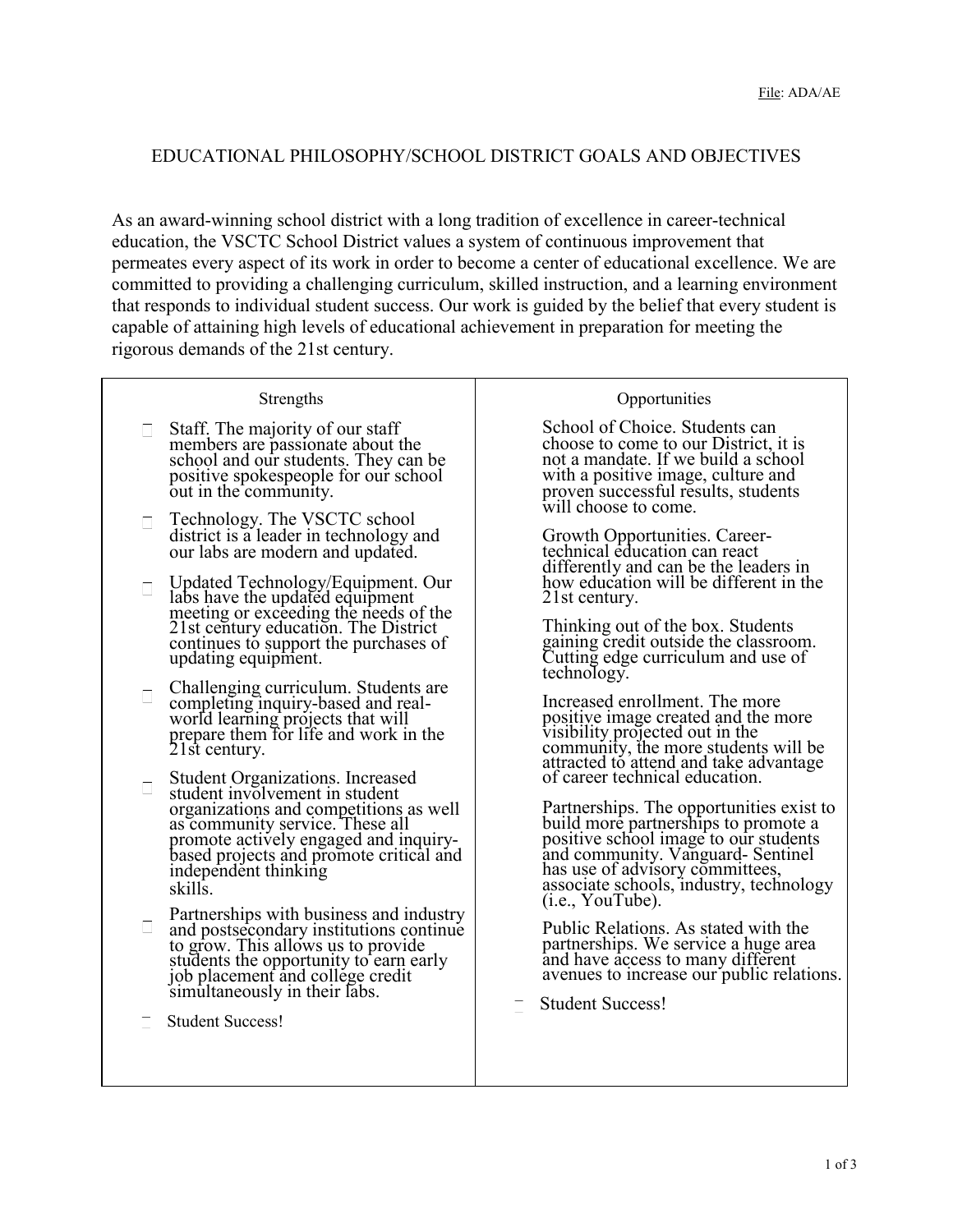#### District Goals 2018-2023

#### Goal 1 — Commitment to a High Standard of Excellence

Objective 1.1—Student Success Objective 1.2—Professional Development Objective 1.3—Facilities & Equipment Objective 1.4—Financial Objective 1.5—Unity

#### Goal 2— Commitment to Provide a Personalized, Flexible, and Positive Learning Environment

Objective 2.1—Bronze-Platinum Programming Objective 2.2—CTSO Objective 2.3—Online/Distance Programming Objective 2.4—Youth/Service Connections Objective 2.5—Early Placement

Goal 3— Commitment to Provide, Facilitate, Support, and Advocate for Community Partnerships

Objective 3.1—Business Advisories Objective 3.2—Economic Development Objective 3.3—Secondary & Post-Secondary Partners Objective 3.4—Community Connections Objective 3.5—Local/State Organizations

Goal 4— Commitment to Creating a Culture of Innovation

Objective 4.1—New Programming Objective 4.2—Promote Success Objective 4.3—Grants Objective 4.4—Open Objective 4.5—Open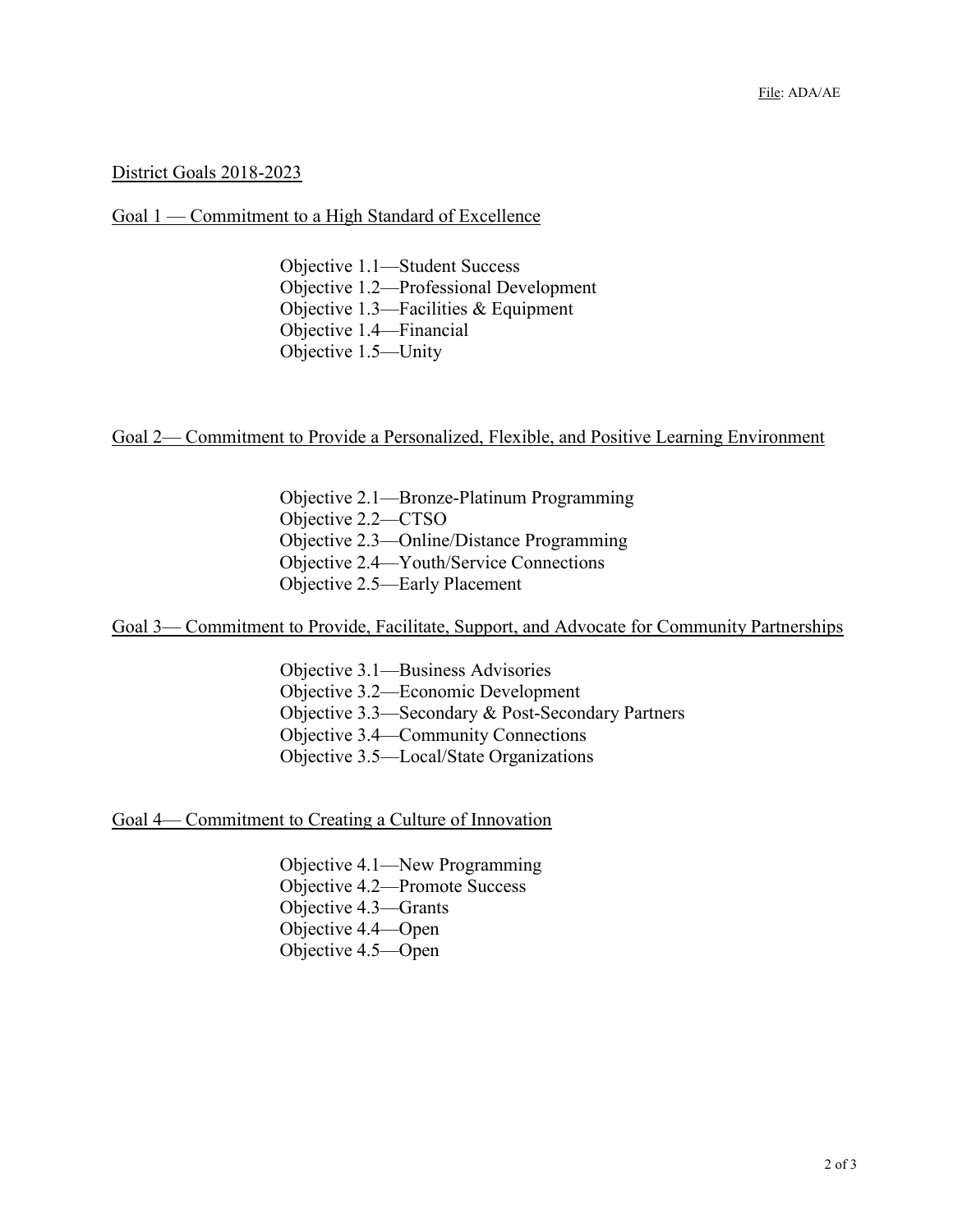[Adoption date: August 20, 1992] [Re-adoption date: May 16, 2002] [Re-adoption date: September 16, 2010] [Re-adoption date: September 17, 2015] [Re-adoption date: February 18, 2021]

LEGAL REFS.: OAC 3301-35-02; 3301-35-03

CROSS REFS.: AD, Development of Philosophy of Education AE, School District Goals and Objectives IA, Instructional Goals Continuous Improvement Plan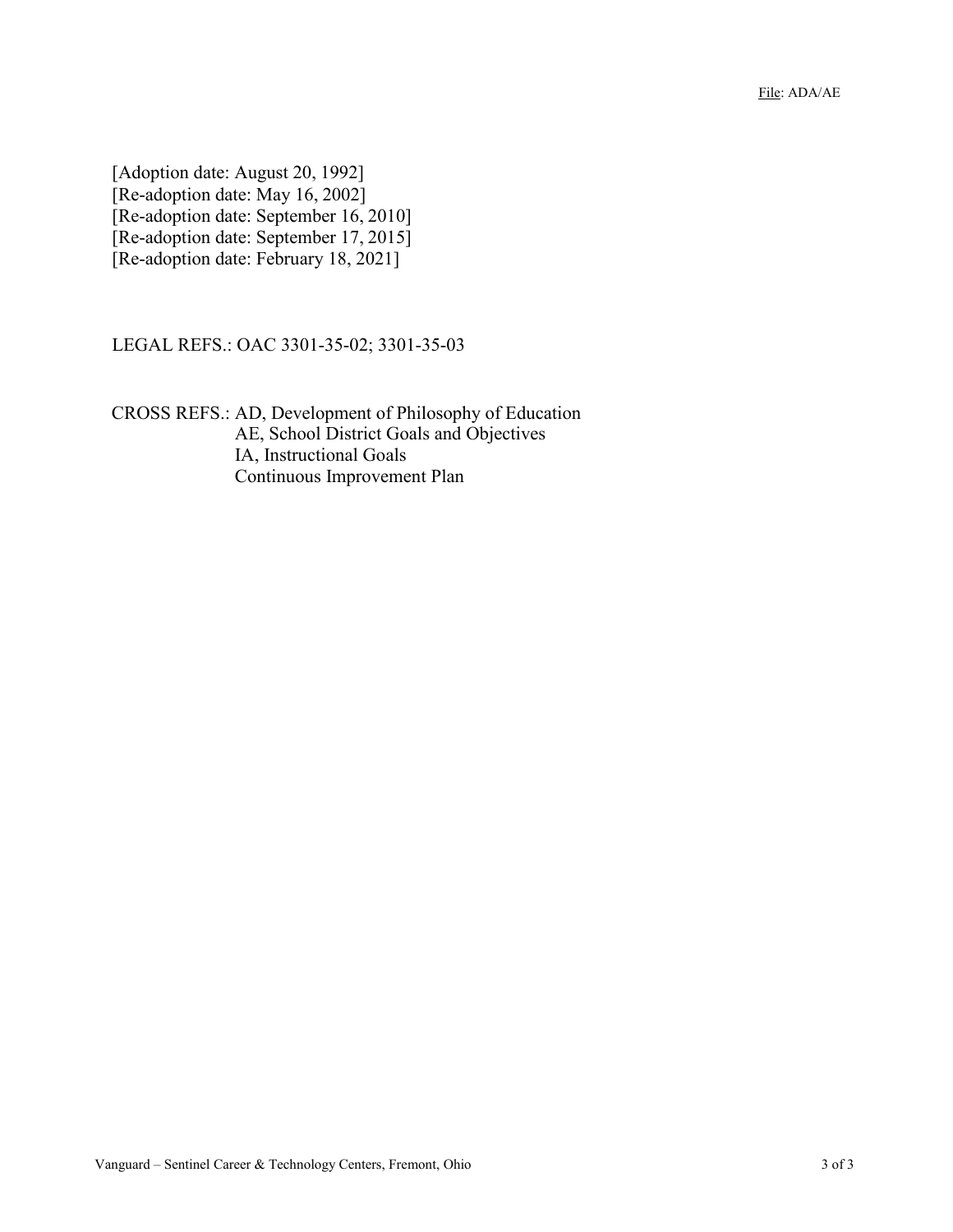## EVALUATION OF THE SUPERINTENDENT

The Board evaluates the performance of the Superintendent in order to assist both the Board and the Superintendent in the proper discharge of their responsibilities and to enable the Board to provide the District with the best possible leadership.

Through evaluation of the Superintendent, the Board strives to:

- 1. clarifythe role of the Superintendent as seen bythe Board;
- 2. develop harmonious working relationships between the Board and the Superintendent;
- 3. provide administrative leadership for the Districtand
- 4. identify strengths and weaknesses of the Superintendent's performance. Criteria forthe evaluation of the Superintendent are based upon the Superintendent's job description and relate directly to each of the tasks described. The job description and any revisions thereto are developed in consultation with the Superintendent and adopted bythe Board.

The Board evaluates the abilities and services of the Superintendent at least once a year.

The evaluation of the Superintendent's abilities and performance is written and made available to and discussed with the Superintendent.

The Board considers the evaluation of the Superintendent in acting to renew or nonrenew his/her contract.

This evaluation procedure does not create an expectancy of continued employment. Nothing contained herein prevents the Board from making any final determination regarding the renewal or nonrenewal of the Superintendent's contract.

[Adoption date: August 20, 1992] [Re-adoption date: April 17, 1997] [Re-adoption date: May 16, 2002] [Re-adoption date: September 16, 2010] [Re-adoption date: September 17, 2015]

LEGAL REFS.: ORC 3319.01; 3319.16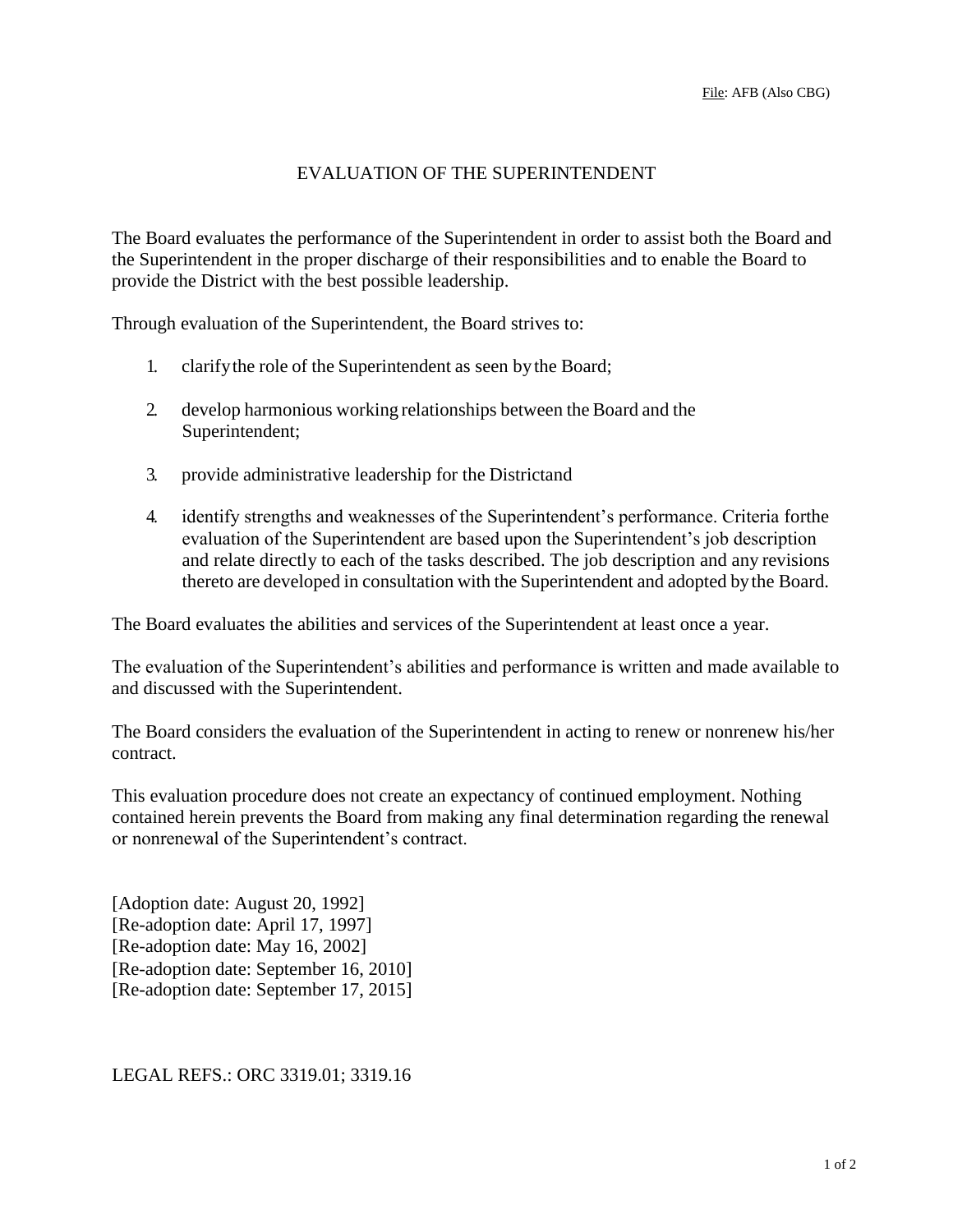CROSS REFS.: BDC, Executive Sessions

CBA, Qualifications and Duties of the Superintendent

CBC, Superintendent's Contract

CBI, Board-Superintendent Relationship (Also BCD)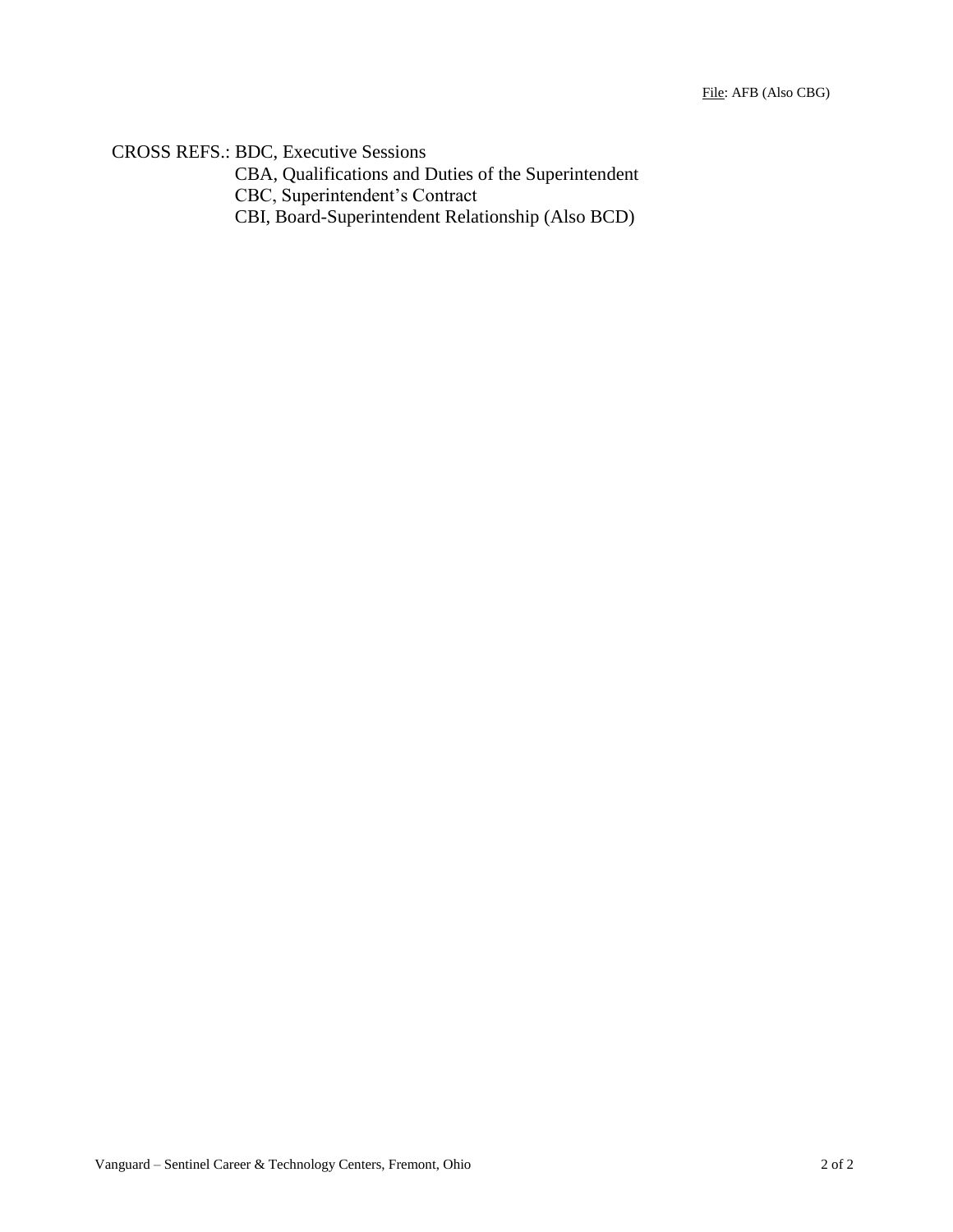## EVALUATION OF THE TREASURER

The Board evaluates the performance of the Treasurer in order to assist both the Board and the Treasurer in the proper discharge of their responsibilities and to enable the Board to provide the District with the best possible leadership.

The objectives of the Board's evaluation of the Treasurer are to:

- 1. promote professional excellence to improve the skills of theTreasurer;
- 2. improve the quality of District business practices and
- 3. provide a basis for the review of the Treasurer'sperformance.

Criteria for the evaluation of the Treasurer are based upon the Treasurer's job description and relate directly to each of the tasks described. The job description and any revisions thereto are developed in consultation with the Treasurer and adopted by the Board.

The Board evaluates the abilities and services of the Treasurer at least once a year.

The evaluation of the Treasurer's abilities and performance is written and made available to and discussed with the Treasurer. The Board considers the evaluation of the Treasurer in acting to renew or nonrenew his/her contract.

Evaluation criteria are reviewed as necessary or as requested by the Treasurer, but not less frequently than annually. Any proposed revision of the evaluation criteria is provided to the Treasurer for his/her comments before its adoption.

This evaluation procedure does not create an expectancy of continued employment. Nothing contained herein prevents the Board from making any final determination regarding the renewal or nonrenewal of the Treasurer's contract.

[Adoption date: August 20, 1992] [Re-adoption date: April 17, 1997] [Re-adoption date: May 16, 2002] [Re-adoption date: September 16, 2010] [Re-adoption date: September 17, 2015]

LEGAL REFS.: ORC 3313.22 3319.16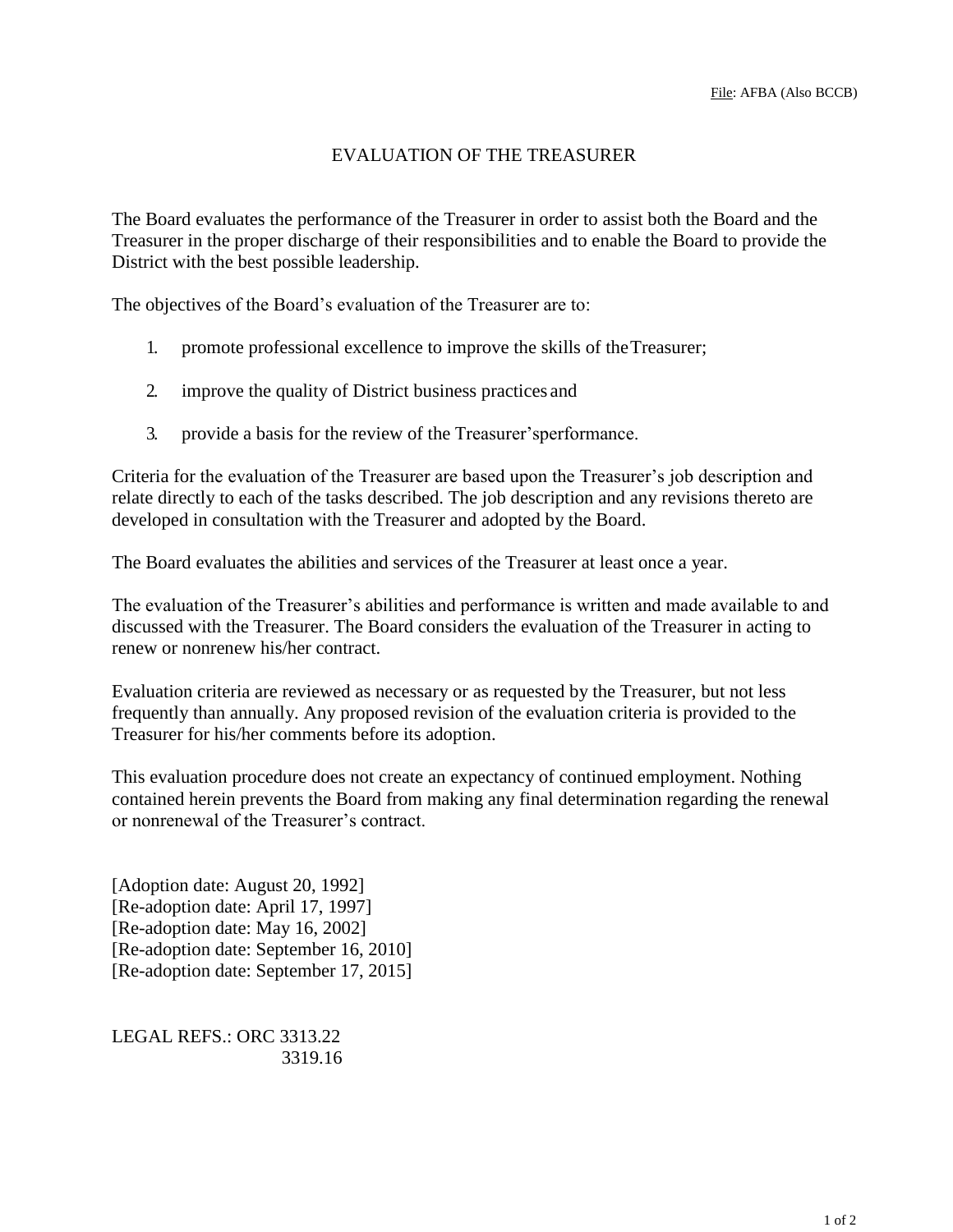CROSS REFS.: AF, Commitment to Accomplishment BCC, Qualifications and Duties of the Treasurer BCCA, Incapacity of the Treasurer BCCC, Treasurer's Contract BCCD, Board-Treasurer Relationship BDC, Executive Sessions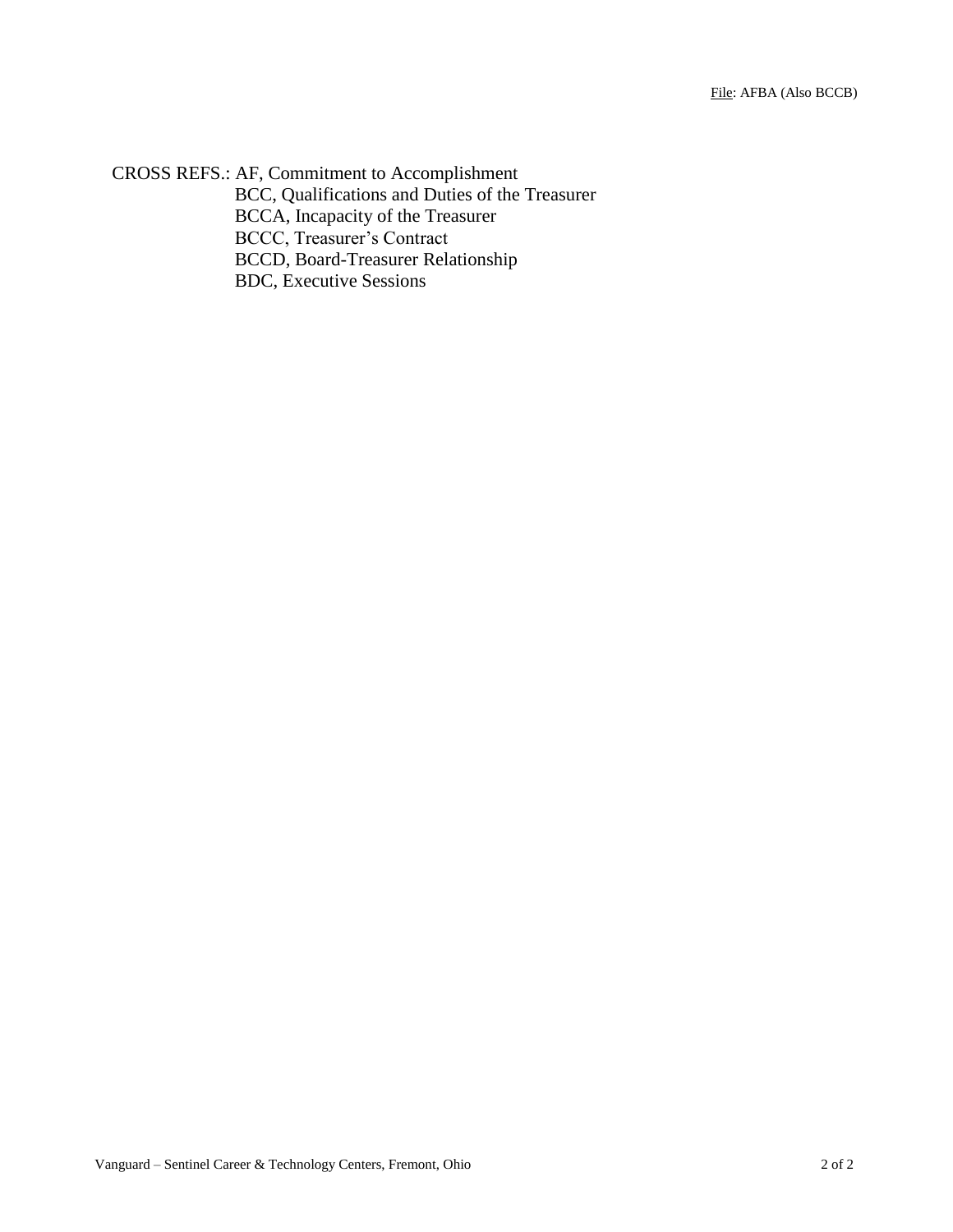### EVALUATION OF PROFESSIONAL STAFF (Ohio Teacher Evaluation System)

A determination of the efficiency and effectiveness of the teaching staff is a critical factor in the overall operation of the District. The Board evaluates teachers in accordance with State law and the standards-based statewide teacher evaluation framework adopted by the State Board of Education (SBOE).

Notwithstanding Ohio Revised Code Section (RC) 3319.09, this policy applies to any person employed under a teacher license issued under RC 3319, or under a professional or permanent teacher's certificate issued under former RC 3319.222, and who spends at least 50% of the time employed providing content-related student instruction. This teacher evaluation policy does not apply to substitute teachers or instructors of adult education.

The Board directs the Superintendent/designee to implement this policy in accordance with State law. This policy has been developed in consultation with teachers employed by the Board. This policy becomes effective at the expiration of any collective bargaining agreement covering teachers employed by the Board that was in effect on November 2, 2018 and must be included in any renewal or extension.

The District will follow policies and procedures in place during the 2019-2020 school year for the 2020-2021 school year and will implement this policy beginning with the 2021-2022 school year.

### Credentialed Evaluators

Evaluations carried out under this policy are conducted by persons holding evaluator credentials established by the Ohio Department of Education (ODE).

#### Final Holistic Rating and Evaluation Cycle

Teachers are assigned a final holistic rating of Accomplished, Skilled, Developing or Ineffective. This rating will be based on a combination of informal and formal observations and supporting evidence using the Teacher Evaluation Rubric.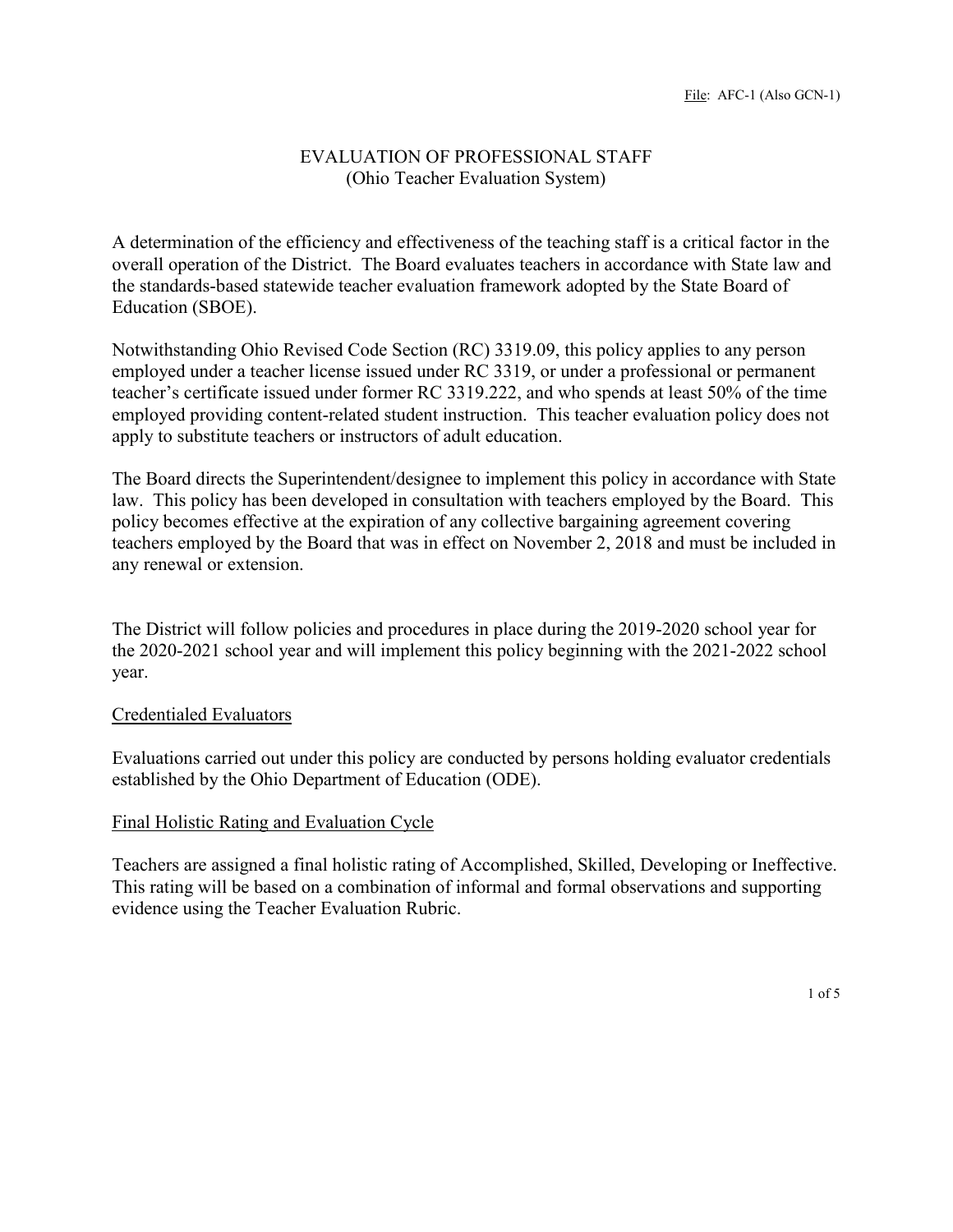Annually, the Board submits to the ODE the number of teachers assigned a final holistic rating, aggregated by the teacher preparation programs from which, and the years in which, the teachers graduated. The name of, or any personally identifiable information about, any teacher reported in compliance with this provision cannot be required.

The full evaluation cycle includes:

- Professional Growth/Improvement Plan;
- One formal holistic observation, followed by a conference;
- At least two classroom walkthroughs with an emphasis on identified focus area(s) when applicable;
- One formal focused observation with an emphasis on identified focus area(s) and
- One final summative conference.

The teacher performance measure of the evaluation cycle is aligned with the following Ohio Standards for the Teaching Profession:

- Understand student learning and development, respect student diversity and hold high expectations for all students to achieve and progress at high levels;
- Understand the content areas for which they have instructional responsibility;
- Understand and use varied assessments to inform instruction and evaluate and ensure student learning;
- Plan and deliver effective instruction that advances the learning of each student;
- Create learning environments that promote high levels of learning and achievement for all students;
- Collaborate and communicate with students, parents, other teachers, administrators and the community to support student learning and
- Assume responsibility for professional growth and performance as an individual and as a member of a learning community.

The Superintendent/designee selects/develops evaluation tools to calculate teacher performance. The Board directs the Superintendent/designee to develop procedures for these evaluation tools.

Teachers, who are on limited or extended limited contracts pursuant to State law and under consideration for nonrenewal, receive at least three formal observations during the evaluation cycle.

All teacher evaluations are completed by May 1. Teachers evaluated under this policy are provided with a written copy of their evaluation results by May 10.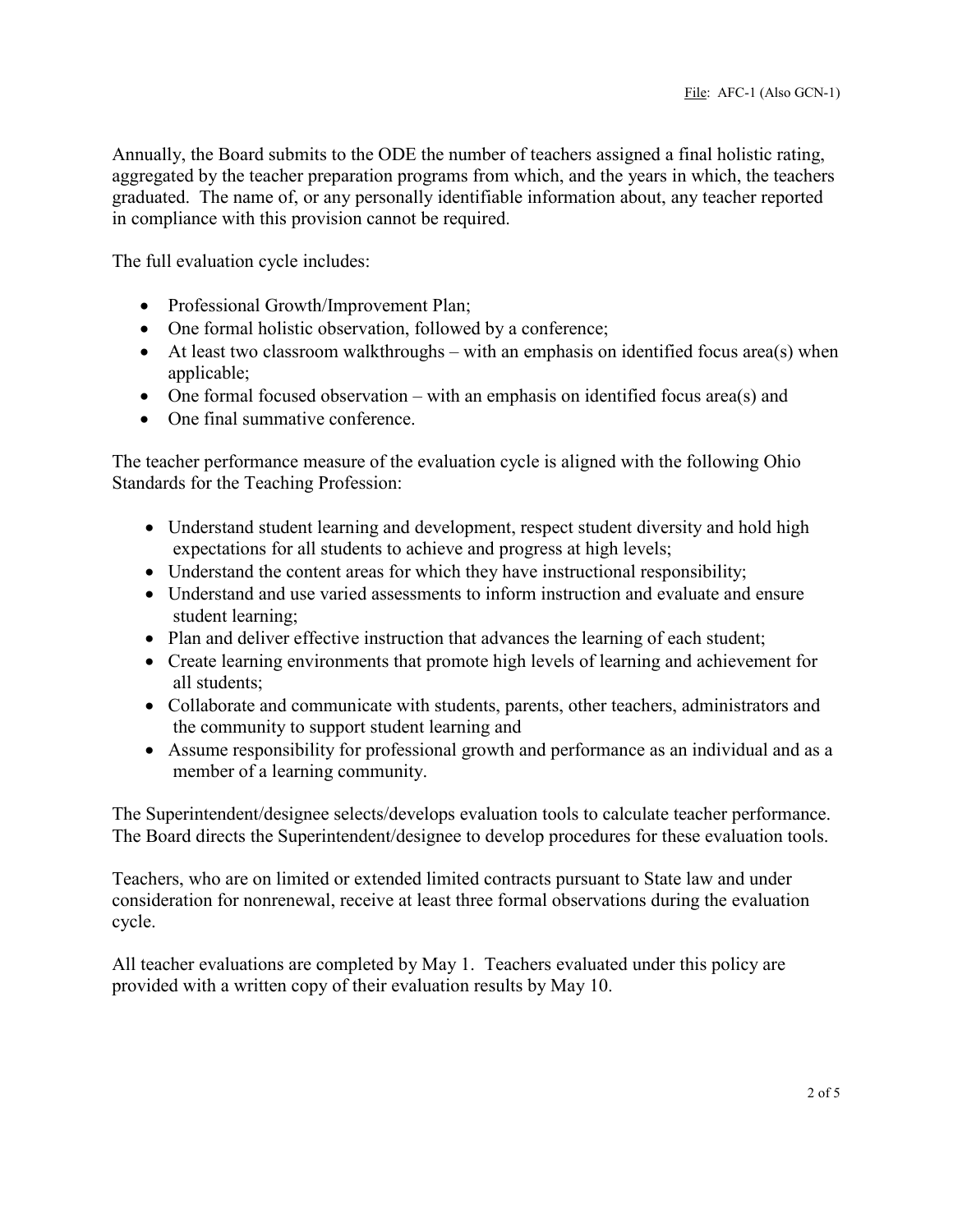The Board evaluates teachers receiving effectiveness ratings of Accomplished on those teachers' most recent evaluations every three years, provided the teacher submits a self-directed Professional Growth Plan and the evaluator determines the teacher is making progress on that plan. Such evaluations are completed by May 1 of the evaluation year. Teachers evaluated on this basis are provided a written copy of their evaluation results by May 10 of the evaluation year. In years when an evaluation will not take place, one observation is carried out and at least one conference with the teacher is held.

The Board evaluates teachers receiving effectiveness ratings of Skilled on those teachers' most recent evaluations every two years, provided the teacher and evaluator jointly develop a Professional Growth Plan and the evaluator determines the teacher is making progress on that plan. Biennial evaluations conducted under this policy are completed by May 1 of the evaluation year. Teachers evaluated on a biennial basis are provided a written copy of their evaluation results by May 10 of the evaluation year. In years when an evaluation will not take place, one observation is carried out and at least one conference with the teacher is held.

### High-Quality Student Data

High-quality student data (HQSD) is used to guide instructional decisions and meet student learning needs. HQSD used must be rigorously reviewed by locally determined experts in the field of education to meet all of the following criteria:

- Align to learning standards;
- Measure what is intended to be measured;
- Be attributable to a specific teacher for course(s) and grade level(s) taught;
- Demonstrate evidence of student learning (achievement and/or growth);
- Follow protocols for administration and scoring;
- Provide trustworthy results and
- Not offend or be driven by bias.

AND the teachers must use the data generated from the HQSD data instrument by:

- Critically reflecting upon and analyzing available data, using the information as part of an ongoing cycle of support for student learning;
- Considering student learning needs and styles, identifying the strengths and weaknesses of an entire class, as well as individual students;
- Informing instruction and adapting instruction to meet student need based upon the information gained from the data analysis and
- Measuring student learning (achievement and/or growth) and progress towards achieving state and local standards.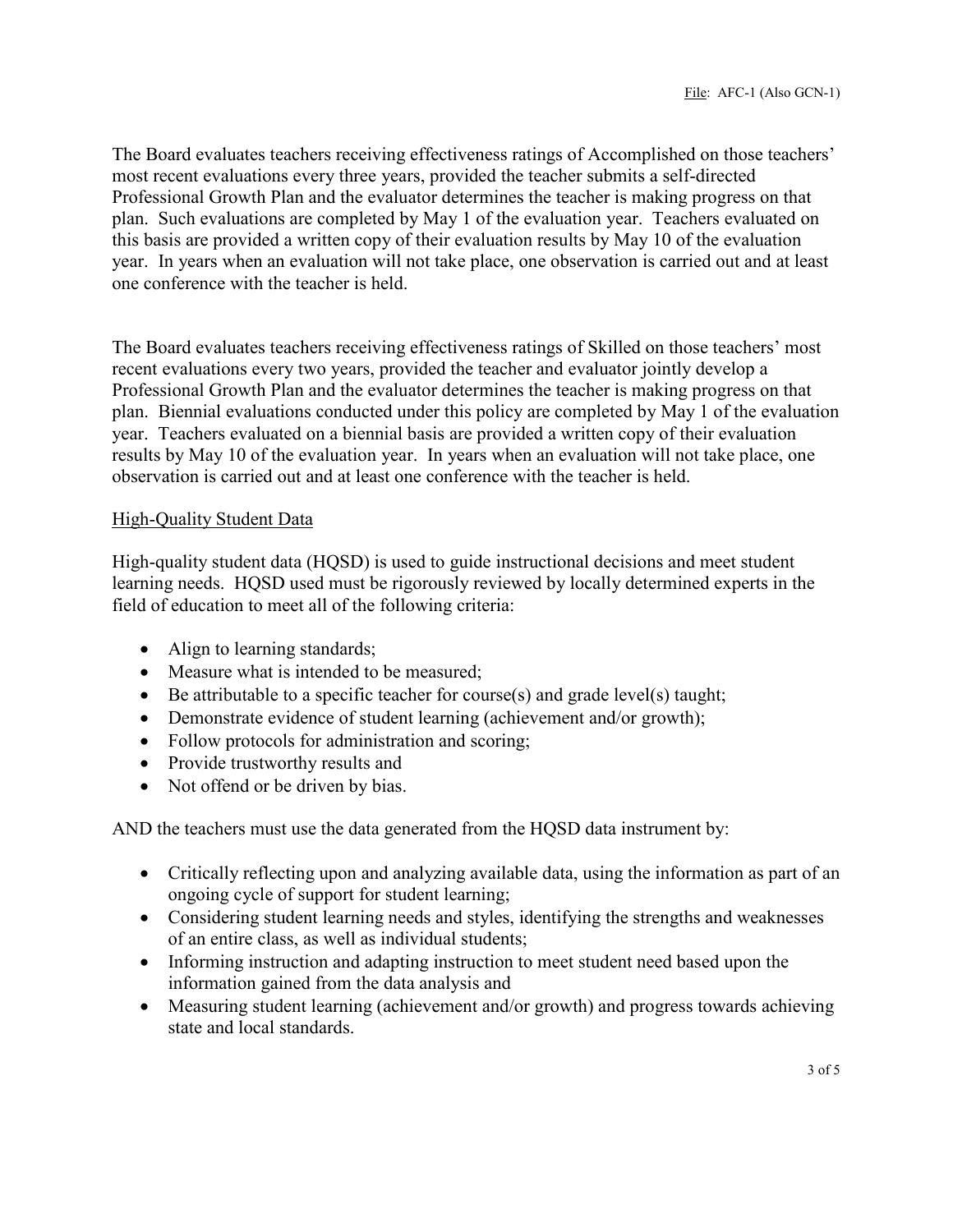Evaluations use at least two measures of HQSD to provide evidence of student learning attributable to the teacher being evaluated when required.

When applicable to the grade level or subject area taught by a teacher, HQSD includes the valueadded progress dimension established under RC 3302.021, except when otherwise prohibited by law.

HQSD may be used as evidence in any component of the evaluation where applicable.

Data from ODE vendor approved assessments may be considered HQSD.

The use of shared attribution measures or student learning objectives is prohibited.

## Professional Growth and Improvement Plans

Each teacher must develop a Professional Growth or Improvement Plan based on the results of their most recent evaluation. These plans are to be developed annually and must be based on the results of the evaluation and aligned to any existing district or building improvement plan.

Teachers with a final holistic rating of Accomplished must develop a self-directed Professional Growth Plan.

Teachers with a final holistic rating of Skilled must develop a Professional Growth Plan working jointly with the credentialed evaluator.

Teachers with a final holistic rating of Developing must develop a Professional Growth Plan that is guided by their assigned credentialed evaluators.

Teachers with a final summative rating of Ineffective will be placed on an Improvement Plan developed by the assigned credentialed evaluators.

### Retention and Promotion

The Board uses evaluation results for retention and promotion decisions. The Board adopts procedures for use in making retention and promotion decisions based on evaluation results.

Seniority shall not be the basis for making retention decisions, except when choosing between teachers who have comparable evaluations.

### Poorly Performing Teachers

The Board uses evaluation results for removing poorly performing teachers. The Board adopts procedures for removing poorly performing teachers based on evaluation results.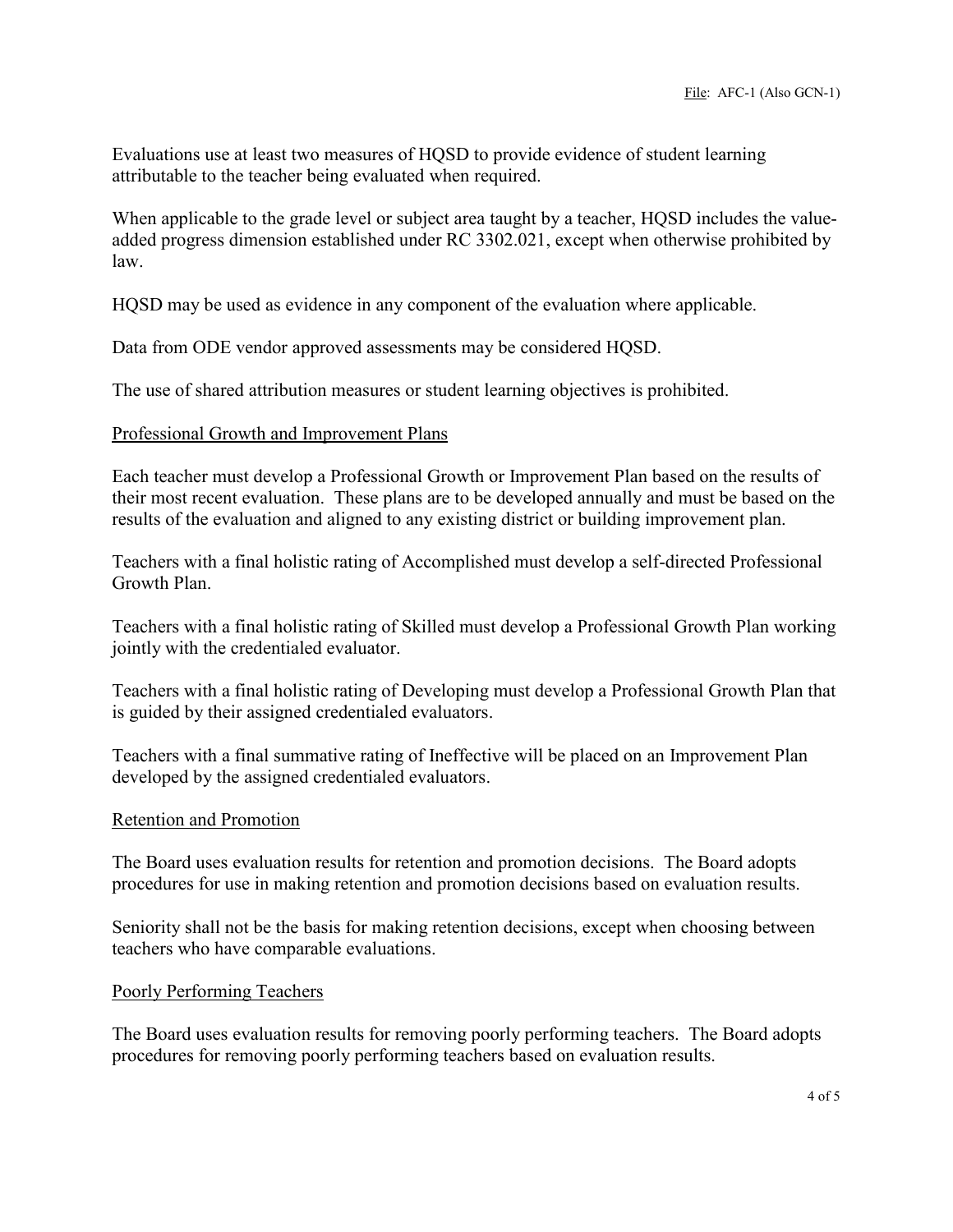#### Professional Development

The Board allocates financial resources to support professional development in compliance with State law and the SBOE's evaluation framework.

[Adoption date: August 20, 1992] [Re-adoption date: May 16, 2002] [Re-adoption date: September 16, 2010] [Re-adoption date: June 27, 2013] [Re-adoption date: September 17, 2015] [Re-adoption date: September 17, 2020]

### LEGAL REFS.: The Elementary and Secondary Education Act; 20 USC 1221 et seq. ORC 3319.11; 3319.111; 3319.112; 3319.16; 3319.61 Chapter 4117 OAC 3301-35-05

CROSS REFS.: AF, Commitment to Accomplishment GBL, Personnel Records GCB, Professional Staff Contracts and Compensation Plans GCL, Professional Staff Development Opportunities

CONTRACT REF.: Teachers' Negotiated Agreement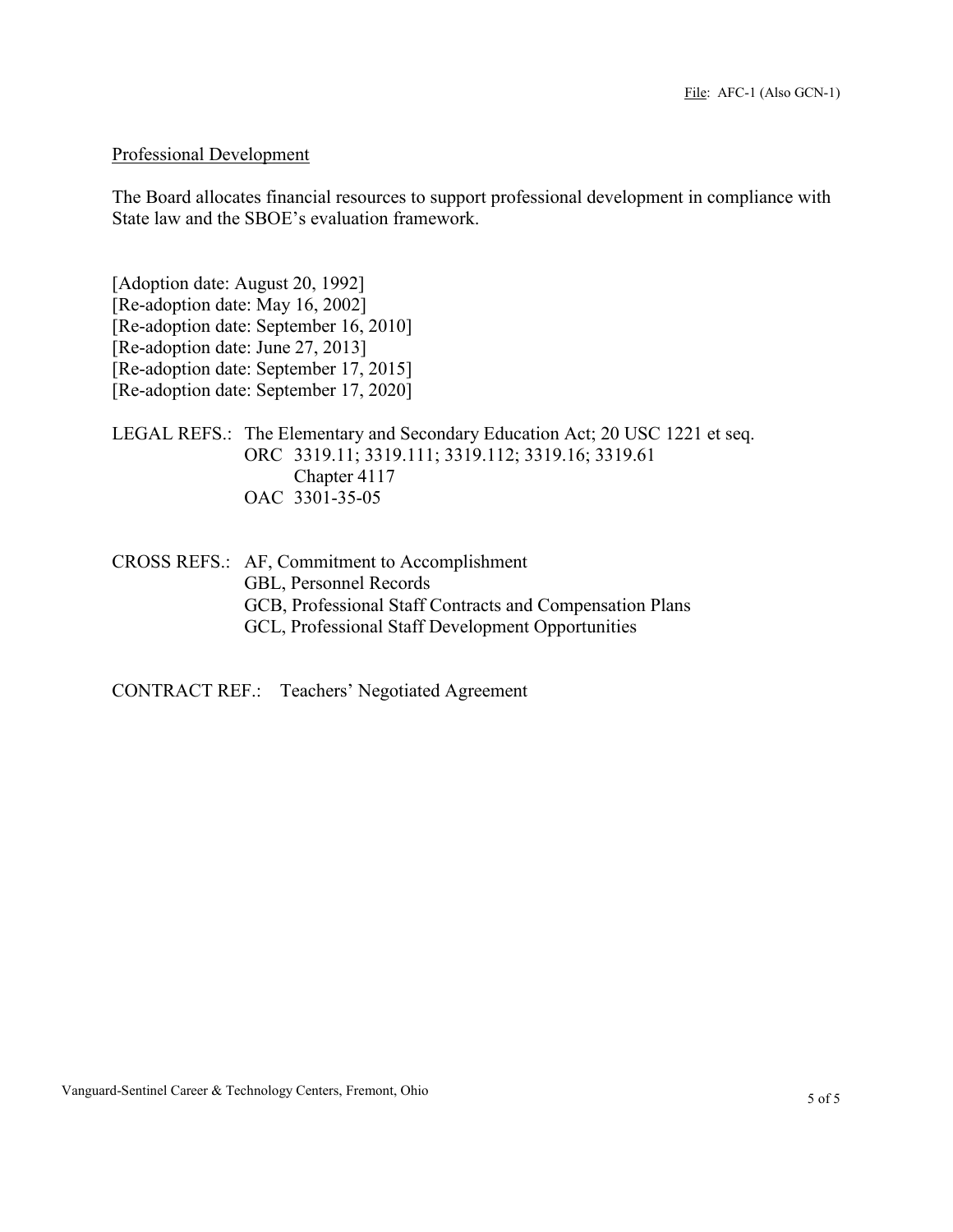## EVALUATION OF CERTIFICATED STAFF (Administrators)

The Superintendent institutes and maintains a comprehensive program for the evaluation of administrative personnel. Administrative personnel are all persons issued contracts in accordance with the Ohio Revised Code. Evaluations should assist administrators in developing their professional abilities in order to increase the effectiveness of District management.

The purpose of administrator evaluations is to assess the performance of administrators, to provide information upon which to base employment and personnel decisions and to complywith State law. All administrators are evaluated annually. In the year an administrator's contract does not expire, the evaluation is completed by the end of the contract year, and a copy is given to the administrator. In the year an administrator's contract does expire, two evaluations are completed, one preliminary and one final. The preliminary evaluation is conducted at least 60 days prior to June 1 and prior to any Board action on the employee's contract. A written copy of the preliminary evaluation is given to the administrator at this time. Evaluations are considered by the Board in determining whether to re-employadministrators.

The final evaluation includes the Superintendent's intended recommendation for the contract of the employee. A written copy of the final evaluation must be provided to the employee at least five days prior to the Board's action to renew or nonrenew the employee's contract. The employee may request a meeting with the Board prior to any Board action on his/her contract. The employee may have a representative of his/her choice at the meeting.

The evaluation measures the administrator's effectiveness in performing the duties included in his/her written job description and the specific objectives and plans developed in consultation with the Superintendent.

Evaluation criteria for each position are in written form and are made available to the administrator. The results of the evaluations are kept in personnel records maintained in the central office. The evaluated administrator has the right to attach a memorandum to the written evaluation. Evaluation documents, as well as information relating thereto, are accessible to each evaluate and/or his/her representative.

This evaluation procedure does not create an expectancy of continued employment. Nothing contained herein prevents the Board from making any final determination Regarding the renewal or nonrenewal of an administrator's contract.

### Ohio Principal Evaluation System (OPES)

Procedures for evaluating principals and assistant principals are based on principles comparable to the Ohio Teacher Evaluation System, but are tailored to the duties and responsibilities of principals and assistant principals and the environment in which they work. Principals and assistant principals are evaluated under the above system, with the inclusion of the following components.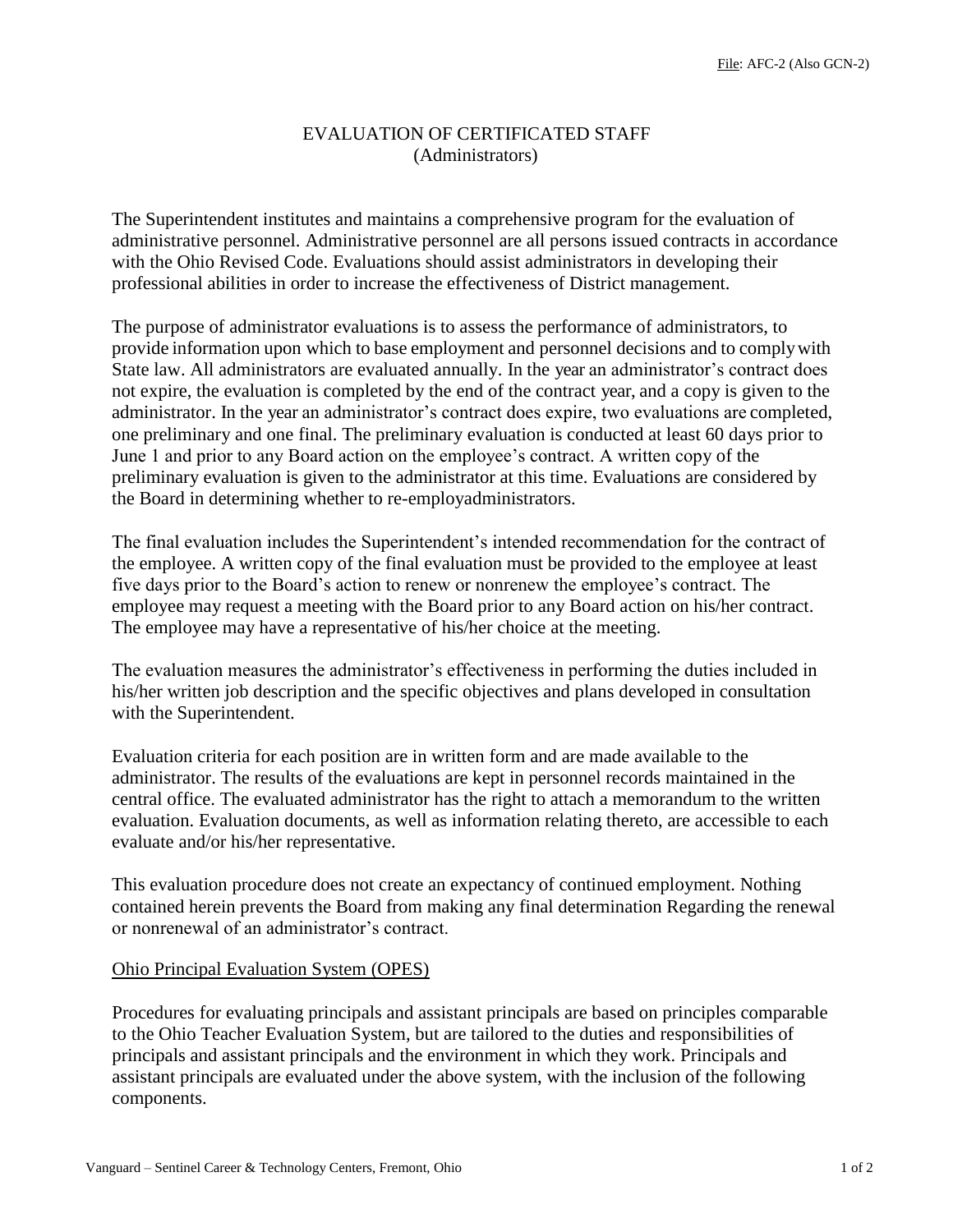Principals and assistant principals are assigned an effectiveness rating of Accomplished, Skilled, Developing or Ineffective. This rating will be determined based on 50% measures of principal or assistant principal performance and 50% student growth measures. Student academic growth is determined through multiple measures.

Principals and assistant principals are evaluated via two formal observations and periodic building walk-throughs. The 50% principal and assistant principal performance measure is based on the Ohio Standards for Principals. Proficiency on the standards includes consideration of professional goal setting, communication and professionalism, and skills and knowledge.

Student academic growth is evaluated by a combination of: (1) value-added data; (2) Ohio Department of Education (ODE**)**-approved assessments and/or (3) Board-determined measures. When available, value-added data shall be included in the multiple measures used to evaluate student growth.

The principal's performance rating is combined with the results of student growth measures to produce a summative evaluation rating according to ODE requirements.

The Superintendent/designee evaluates all principals and assistant principals annually. Annual evaluations include two formal observations at least 30 minutes each and periodic building walkthroughs.

The Board allocates financial resources to support professional development in compliance with State law and the State Board of Education's evaluation framework.

[Adoption date: August 20, 1992] [Re-adoption date: August 17, 2000] [Re-adoption date: May 16, 2002] [Re-adoption date: September 16, 2010] [Re-adoption date: September 17, 2015]

## LEGAL REFS.: ORC 3319.02; 3319.03; 3319.04; 3319.111; 3319.16; 3319.17; 3319.171; 3319.22 OAC 3301-35-05

CROSS REF.: GBL, Personnel Records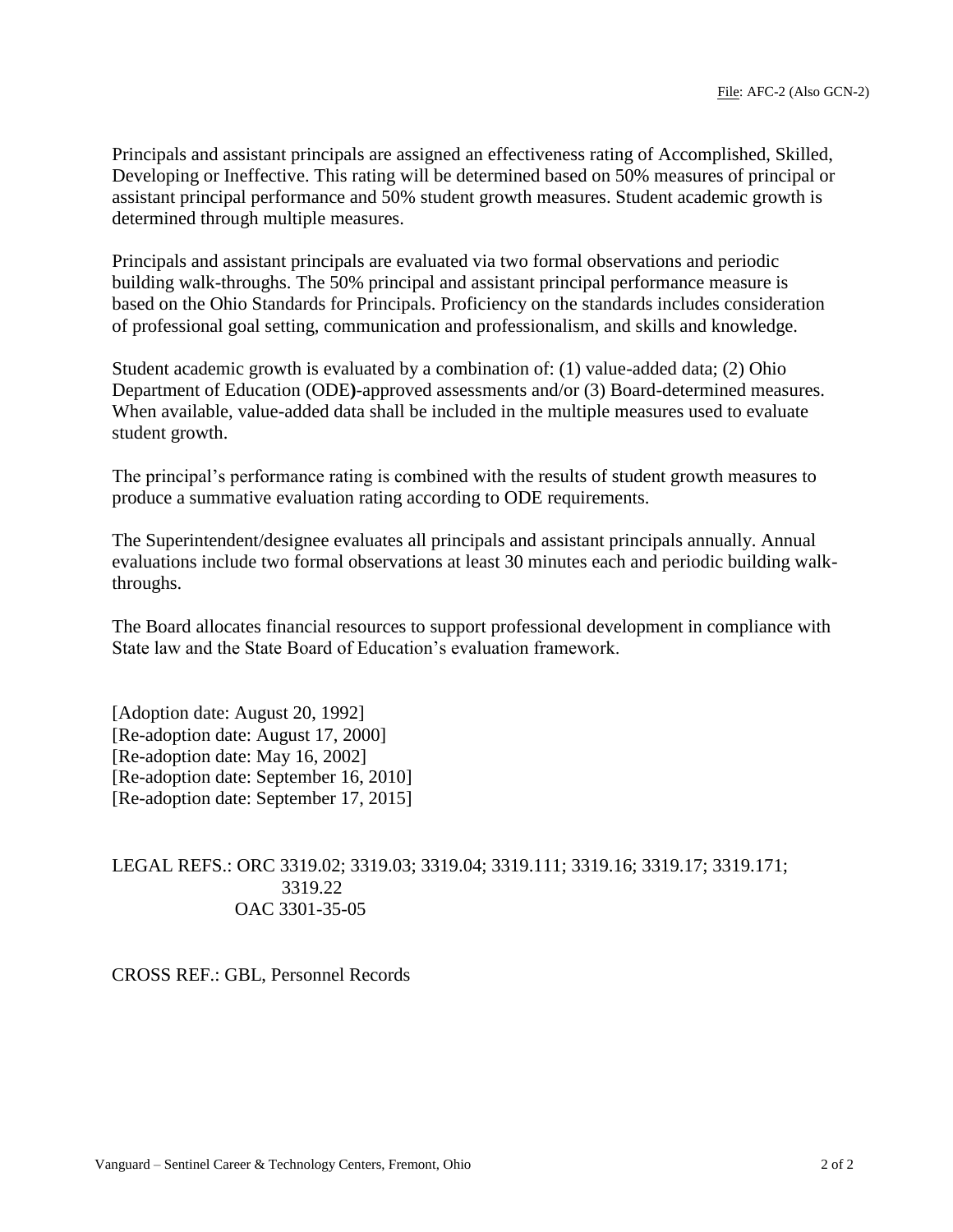## EVALUATION OF CERTIFICATED STAFF (Administrators Both Certificated and Classified)

To assist administrators in the development of their professional abilities, to provide information for employment decisions and to comply with mandates of State law, the following procedures are employed by the Superintendent/designee in evaluating administrative personnel.

- 1. An initial meeting is held by the Superintendent prior to the school year with the assistant superintendents and administrators to discuss specific measurable objectives and plans for their achievement. A statement of these objectives and plans issubmitted by each administrator to the Superintendent/designee at a time specified. These objectives and plans are written and maintained in each administrator's personnel file.
- 2. The evaluator employs the evaluation criteria, which are designed to measure the administrator's effectiveness in performing the duties set forth in his/her written job description. All administrators will be evaluated prior to the end of their contract year. The evaluator will also assess the administrator's progress in meeting plans and objectives set for that school year. Areas of outstanding, satisfactory and poor performance will be noted. The Superintendent/designee will meet with each administrator to discuss the written evaluation. The evaluatee is given a copy of the evaluation and has an opportunityto discuss it with the evaluator at this second meeting.
- 3. An ongoing dialogue concerning the administrator's objectives will continue andthe evaluator and evaluatee will meet as needed orrequested.
- 4. For those employees whose contracts are expiring at the end of the current school year, two evaluations must be completed. A written copy of the preliminary evaluation must be received by the employee at least 60 days prior to any Board action on the employee's contract. A final evaluation must include the Superintendent's intended recommendation for the contract of the employee. A written copy of the final evaluation must be provided to the employee at least five days prior to the Board's action to renew or nonrenew the employee's contract.
- 5. The employee may request a meeting with the Board prior to any Board action on his/her contract. The employee may have a representative of his/her choice at the meeting.
- 6. Assistant superintendents, directors, assistant directors and other administrators are automatically re-employed for a period of one year, or for two years if such personhas been employed by the District for three or more years, if they are not evaluated according to State law or provided a meeting, if requested, to discuss their renewal or nonrenewal.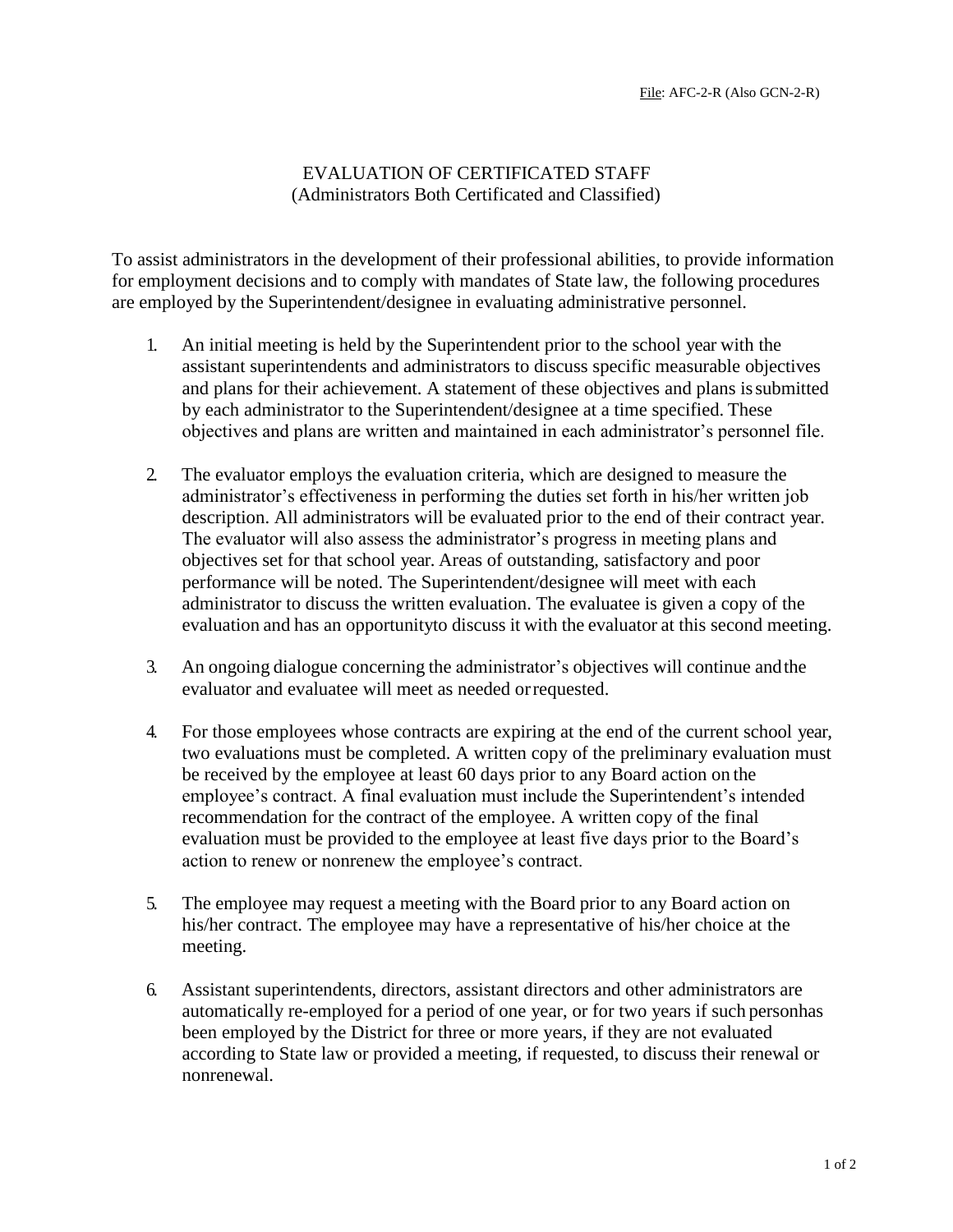7. All evaluation criteria, procedures and written job descriptions are reviewed annuallyby the Superintendent/designee and revised as necessary.

[Approval date: August 17, 2000] [Re-approval date: May 16, 2002] [Re-approval date: September 16, 2010] [Re-approval date: September 17, 2015]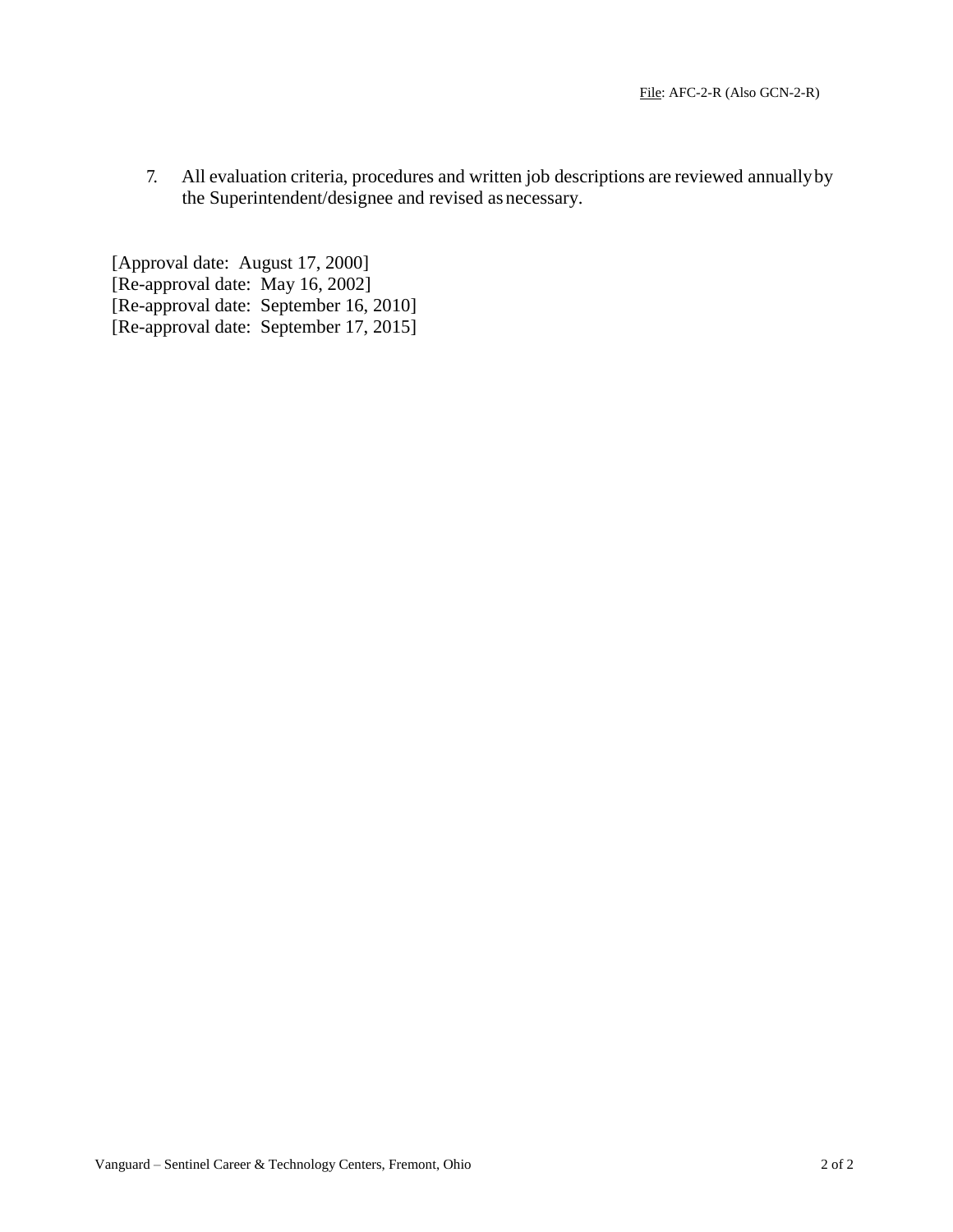## EVALUATION OF SCHOOL COUNSELORS

Professional school counselors offer students access to high-quality services that support students' academic, career and social/emotional development. The Board evaluates school counselors in accordance with State law and the standards-based statewide counselor evaluation framework adopted by the State Board of Education (SBOE). The framework is aligned with the Ohio Standards for School Counselors.

The Board directs the Superintendent/designee to implement this policy in accordance with State law. The policy becomes operative at the expiration of any collective bargaining agreement covering school counselors that is in effect on September 29, 2015. The requirements of this policy prevail over any conflicting provisions of collective bargaining agreements entered into on or after September 29, 2015.

Annually, the Board submits to the Ohio Department of Education (ODE) a report regarding implementation of this policy. The name of, or any personally identifiable information about, any counselor reported in compliance with this provision cannot be required.

#### Effectiveness Rating

School counselors are assigned an effectiveness rating of Accomplished, Skilled, Developing or Ineffective. Each school counselor is evaluated based on multiple factors including performance on all areas identified by the standards for school counselors and the ability to produce positive student outcomes using metrics in order to determine the holistic final summative rating of effectiveness according to ODE requirements. The choice of metrics for student outcomes will be determined locally and will include information from the school or school district's report card when appropriate.

#### Evaluation Time Line

District administrators evaluate school counselors annually except as otherwise appropriate for high performing school counselors. Annual evaluations include two formal observations of at least 30 minutes each and informal observations. Counselors will be provided with a written report of the evaluation.

#### *(Permissive – add if want to evaluate Accomplished counselors every three years.)*

The Board evaluates school counselors receiving effectiveness ratings of Accomplished on the counselors' most recent evaluations carried out under this policy, and whose metric of student outcomes for the most recent school year for which data is available is skilled or higher on the evaluation rubric every three years. In years when an evaluation will not take place, one observation is carried out and at least one conference with the counselor is held.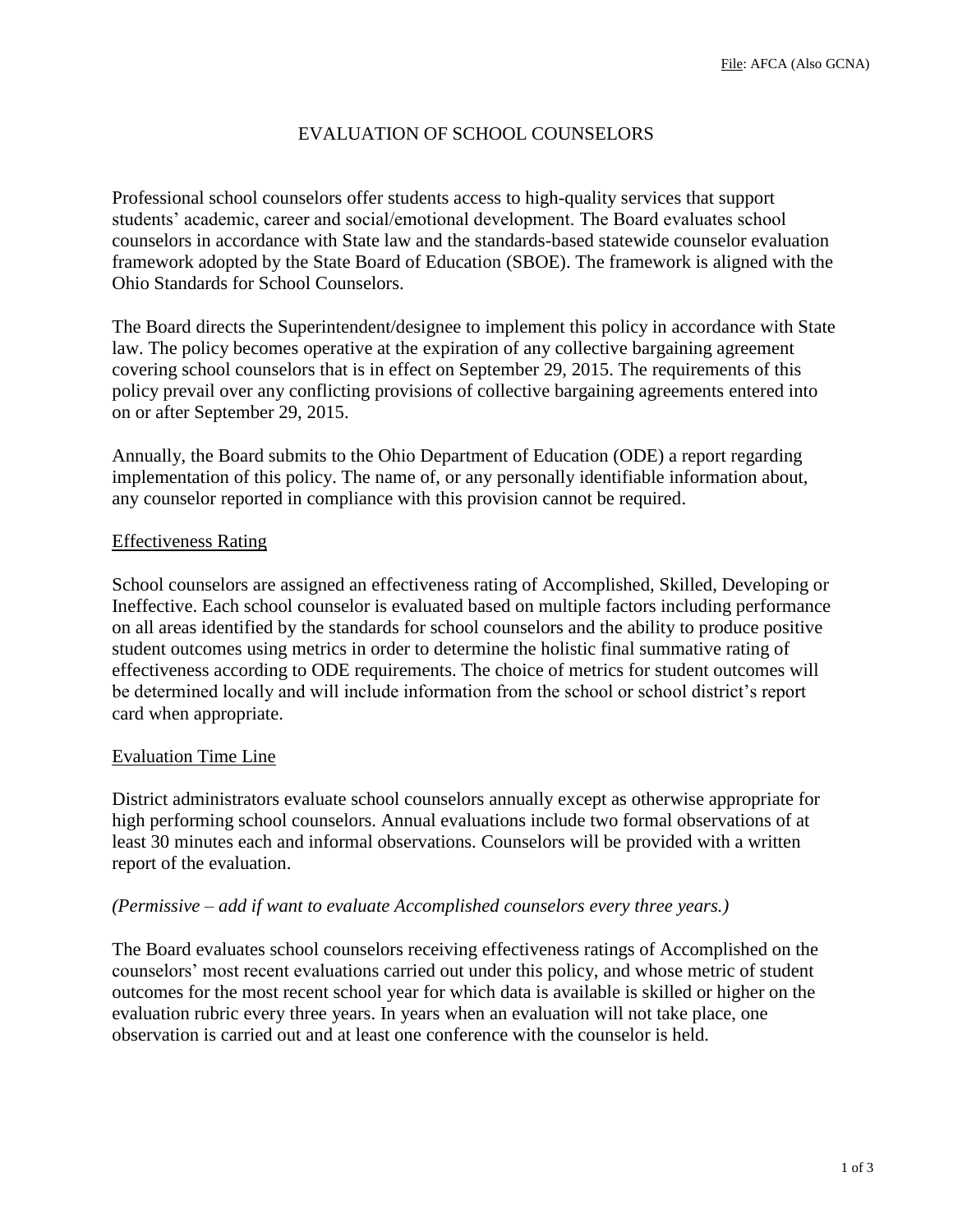### *(Permissive – add if want to evaluate Skilled counselors biennially.)*

The Board evaluates school counselors receiving effectiveness ratings of Skilled on the counselors' most recent evaluations carried out under this policy, and whose metric of student outcomes for the most recent school year for which data is available is skilled or higher on the evaluation rubric every two years. In years when an evaluation will not take place, one observation is carried out and at least one conference with the counselor is held.

#### Professional Growth and Improvement Plans

School counselors with a final summative rating of Accomplished must develop a professional growth plan.

School counselors with a final summative rating of Skilled must develop a professional growth plan collaboratively with their evaluator.

School counselors with a final summative rating of Developing must develop a professional growth plans with their evaluator. The Superintendent/designee approves the professional growth plan.

School counselors with a final summative rating of Ineffective must develop an improvement plan with their evaluator. The Superintendent/designee approves the improvement plan**.**

The District has discretion to place a school counselor on an improvement plan at any time based on deficiencies in any individual component of the evaluation system.

#### Retention and Promotion

The Board uses evaluation results for retention and promotion decisions for school counselors beginning with the 2017-2018 school year. The Board adopts procedures for use by District administrators in making retention and promotion decisions based on evaluation results.

#### Poorly Performing Counselors

The Board uses evaluation results for removing poorly performing counselors beginning with the 2017-2018 school year. The Board adopts procedures for removing poorly performing school counselors based on evaluation results.

#### Professional Development

The Board allocates financial resources to support professional development in compliance with State law and the SBOE's evaluation framework.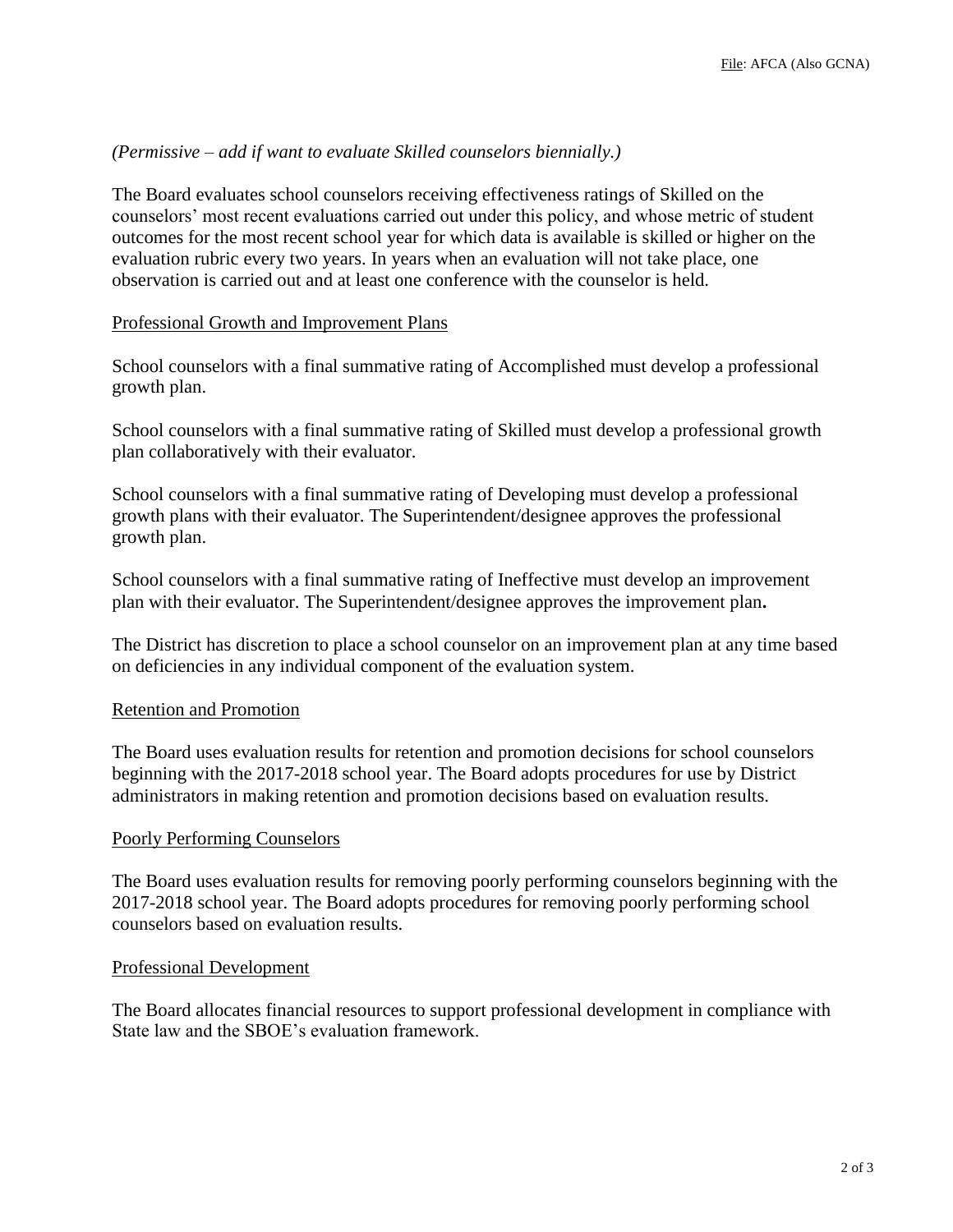[Adoption date: July 1, 2017]

LEGAL REFS.: ORC 3319.113; 3319.61 3302.03 Chapter 4117 OAC 3301-35-05

CROSS REFS.: AF, Commitment to Accomplishment GBL, Personnel Records GCB, Professional Staff Contracts and Compensation Plans

CONTRACT REF.: Teachers' Negotiated Agreement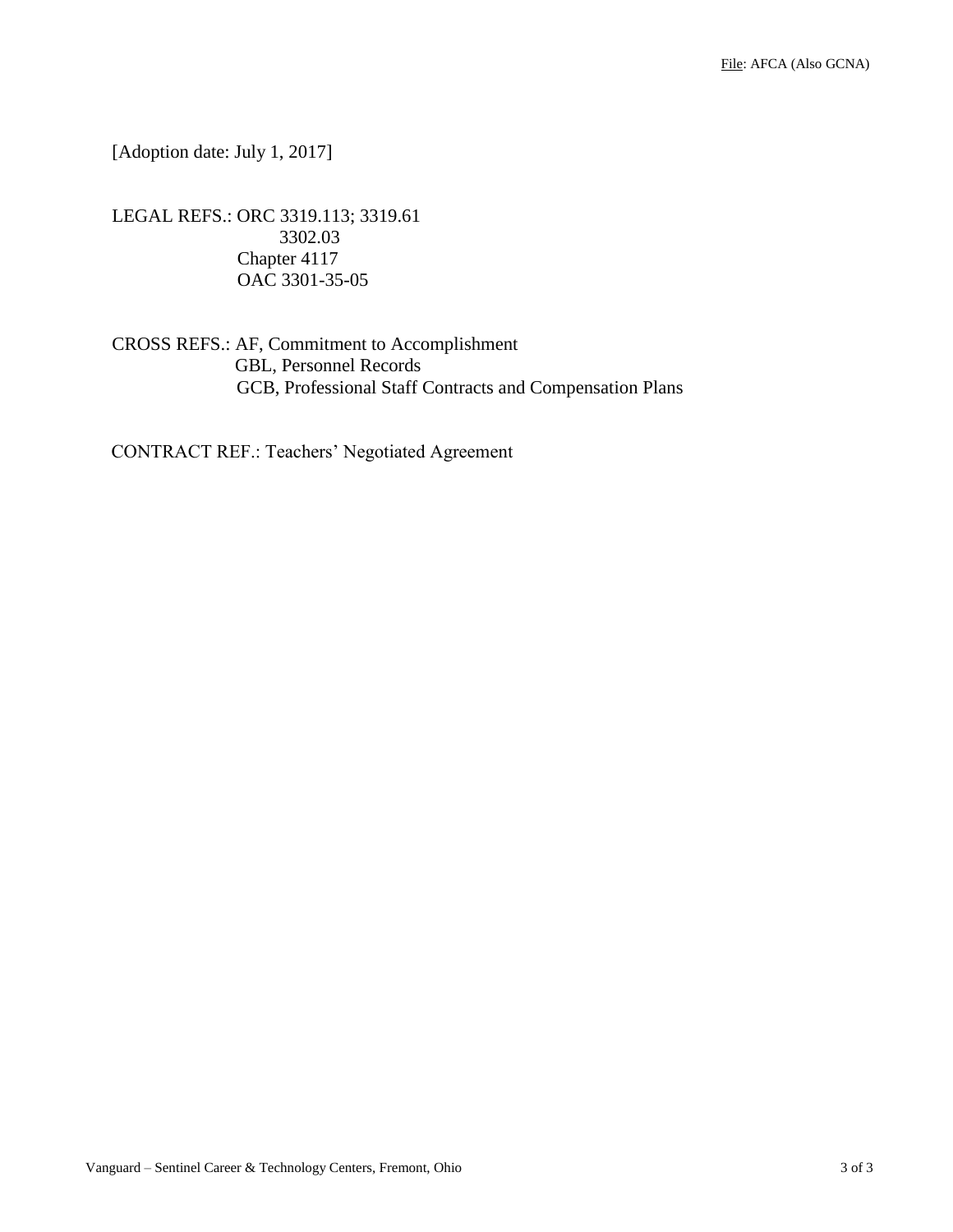## EVALUATION OF CLASSIFIED AND CONFIDENTIAL EMPLOYEES

Regular evaluation of all classified and confidential employees is intended to bring about improved services and to provide a continuing record of the service of each employee and evidence on which to base decisions relative to assignment and re-employment.

The Superintendent establishes a continuing program of performance evaluation for the classified and confidential employees. The program includes written evaluations and a means of making the results of such evaluations known to the employees.

New employees are evaluated. Procedures used in the evaluation process are subject to Board approval or in accordance with State law.

[Adoption date: August 20, 1992] [Re-adoption date: May 16, 2002] [Re-adoption date: September 16, 2010] [Re-adoption date: September 17, 2015]

LEGAL REFS.: ORC Chapter 124 Chapter 4117 3319.081 OAC 3301-35-05

CROSS REF.: GBL, Personnel Records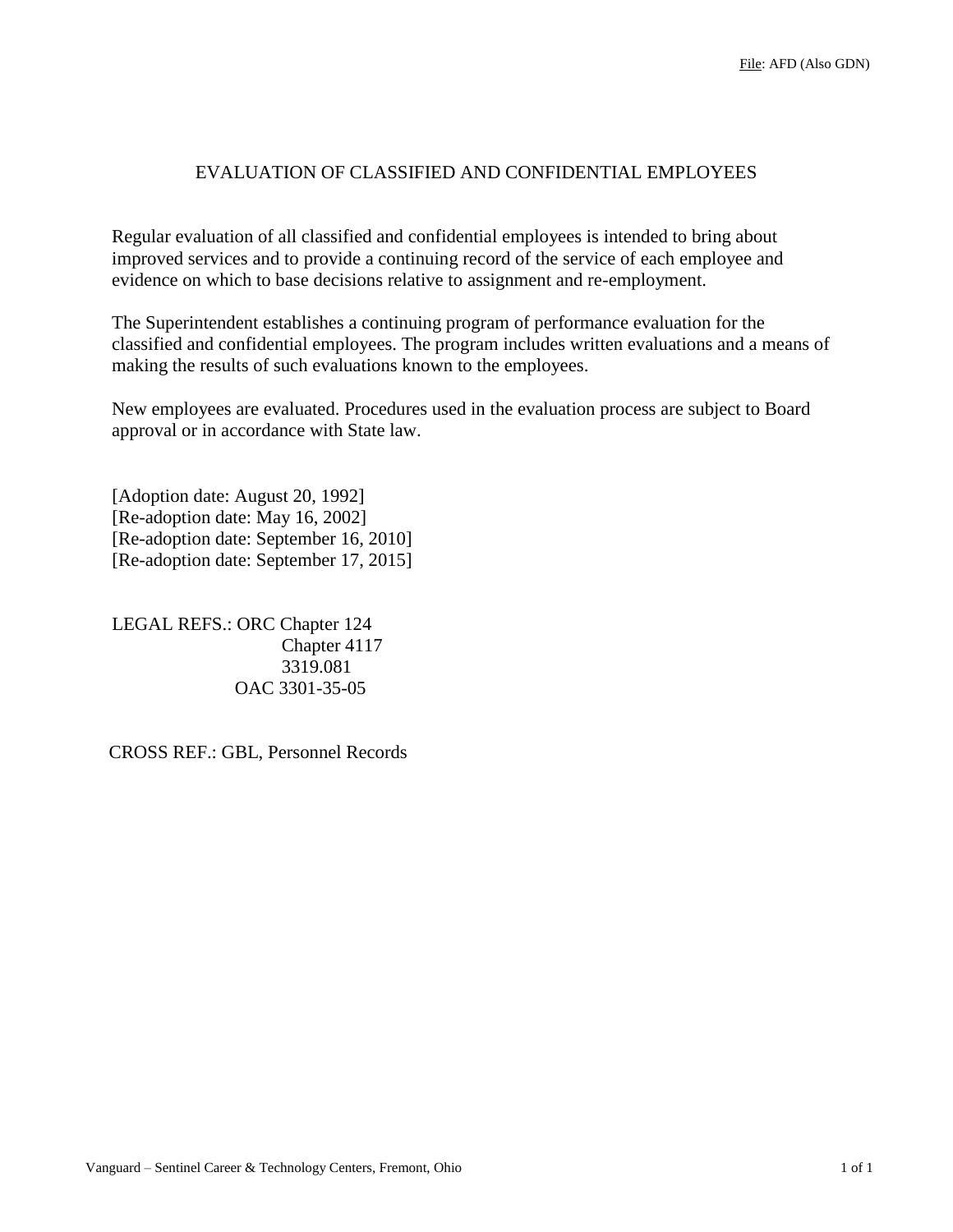## EVALUATION OF CLASSIFIED AND CONFIDENTIAL EMPLOYEES

- 1. All regular classified and confidential employees are evaluated annuallyby their immediate supervisors.
- 2. The supervisor assesses the employee on the basis of work performance and abilities. An additional narrative report will be written if necessary. The supervisor also submits his/her recommendation regarding continued employment of the employee.
- 3. After completing the evaluation form, the supervisor conducts a conference with the employee to discuss the:
	- A. reasons for the performance evaluationand
	- B. areas in which work performance should be improved.
- 4. The supervisor and the employee sign the evaluation form at the close of the conference.
- 5. One copyof the complete evaluation form is included in the employee's personnel file; one copy will be given to the employee. The employee has access to the evaluation reports in his/her personnel file.

[Approval date: August 20, 1992] [(Re-approval date: May 16, 2002] [Re-approval date: September 16, 2010] [Re-approval date: September 17, 2015]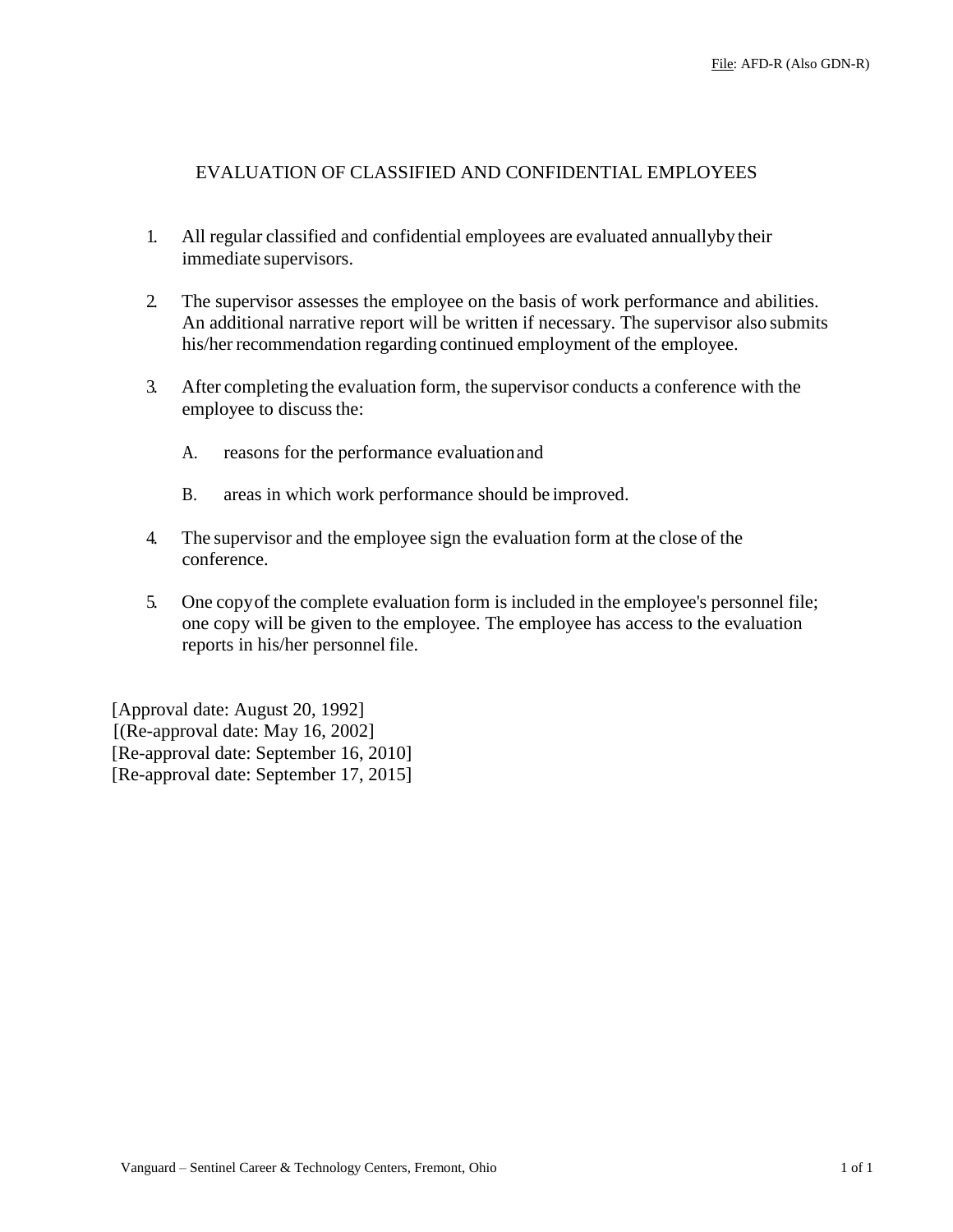## EVALUATION OF INSTRUCTIONAL PROGRAMS

The Board believes that accountability for student performance and progress is a shared responsibility of teachers, administrators, parents and the Board. Individual student progress and the instructional efforts of the District are evaluated systematically. It is the responsibility of the Superintendent and the instructional staff to report periodically to the Board on the progress the District is making towards the attainment of its instructional goals.

The Board directs the Superintendent to develop and implement a systematic plan for the continuous evaluation of the instructional program against the goals established by the Board. The Superintendent/designee employs such tests and methods as may be deemed appropriate in the Superintendent's/designee's sound professional judgment. The assessment program follows the evaluation procedures set forth in the courses of study and curriculum guides.

The purposes of the evaluation process are to:

- 1. monitor the progress of individual students;
- 2. identifystrengths and weaknesses of existing instructional programs;
- 3. provide data for decision-making regarding additions to, modification of or deletions from the existing instructionalprograms;
- 4. report to the public the relationship between the stated instructional goals of the District and student achievement and
- 5. all other relevant data that the Superintendent deems necessary.

The Superintendent is instructed to remain informed relative to current research and successful practices and to employ the best and most reliable methods and measures in the evaluative process. The results of the testing programs are used as a part of the evaluation.

[Adoption date: September 16, 2010] [Re-adoption date: September 17, 2015]

LEGAL REFS.: OAC 3301-35-03; 3301-35-04; 3301-35-06; 3301-35-07

CROSS REFS.: AF, Commitment to Accomplishment IA, Instructional Goals IAA, Instructional Objectives IL, Testing Programs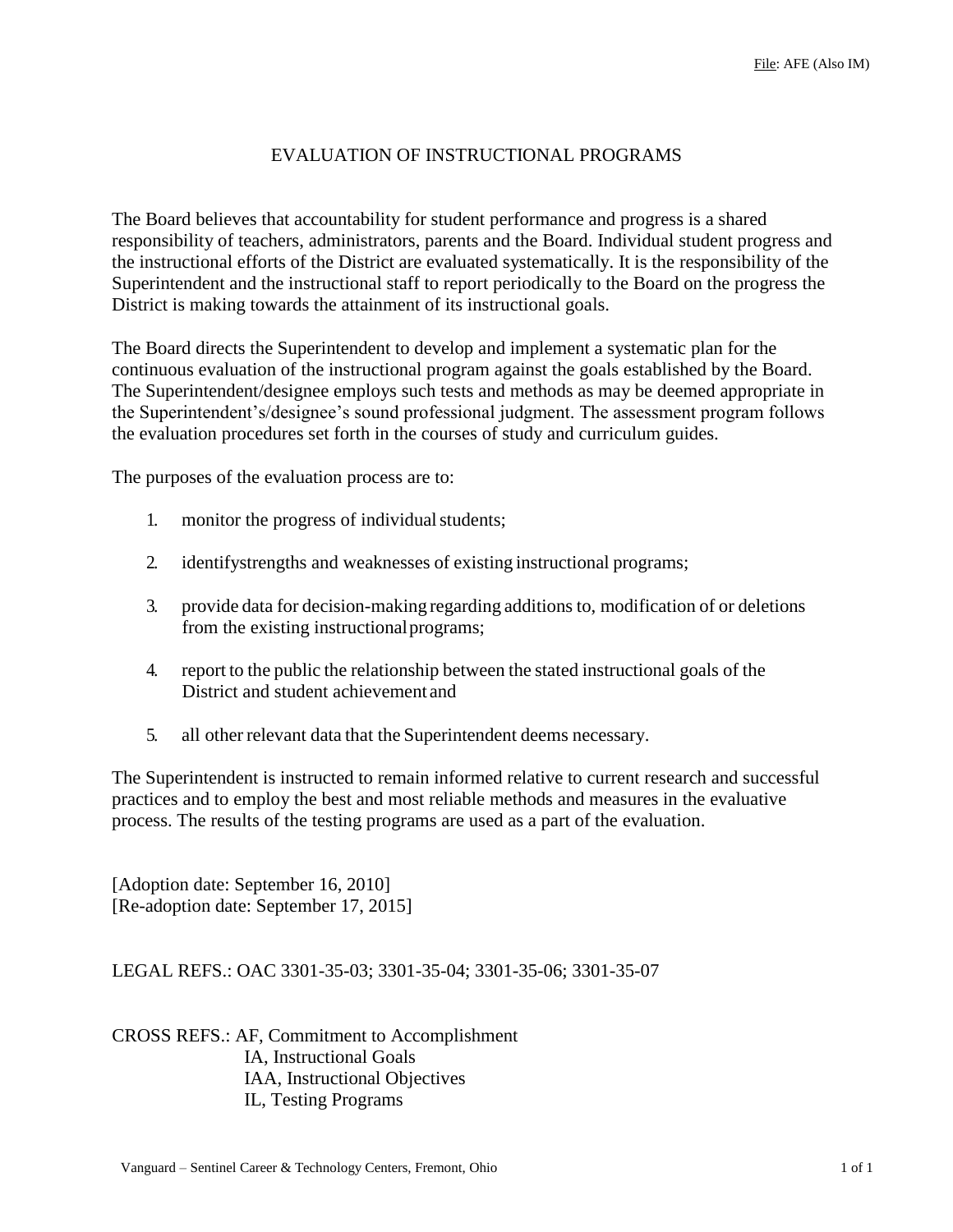## EVALUATION OF EDUCATIONAL RESOURCES

The Superintendent evaluates the effectiveness of the educational resources used by the District to achieve the District's educational goals and objectives.

The individual resource areas are assessed yearly while the overall program is assessed every three years according to professionally recognized criteria and procedures.

Following are the educational resources listed in the State Board of Education standards.

- 1. Certificated, classified and confidentialstaff are recruited, employed, assigned, evaluated and provided in-service education without unlawful discrimination.
- 2. Instructional materials and equipment support attainment of objectives specified in courses of study.

Facilities accommodate the enrollment and the philosophy of education and educational goals of the school.

- 4. Student health and safety are safeguarded by an organized program of schoolhealth services designed to identify student health problems and to coordinate school and community health resources forstudents.
- 5. Student cumulative records aremaintained.
- 6. Student admission, placement and withdrawal are processed accordingto established procedures.
- 7. Student attendance and conduct are administered according to established objectives and procedures.
- 8. School guidance services are provided for students in accordance with a written plan adopted by theBoard.
- 9. Student activity programs are operated in accordance with the Board's philosophy of education and educational goals and safeguard the interest of the school, participants and spectators.
- 10. A planned communityrelations program is implemented to encourage citizen participation in, and support for, the educationalprogram.